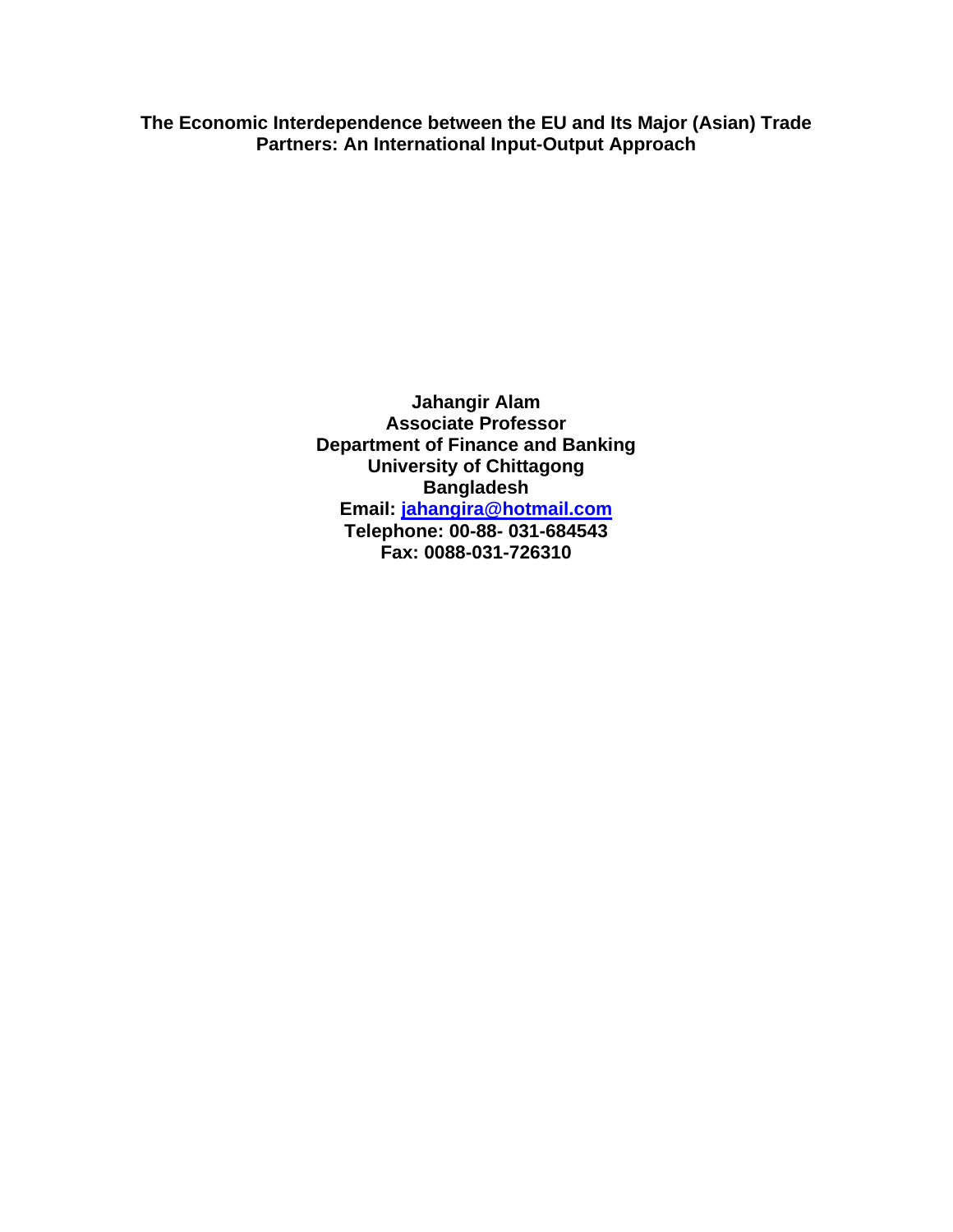### **The Economic Interdependence between the EU and Its Major (Asian) Trade Partners: An International Input-Output Approach**

(**Abstract:** This research aims at analysing how the EU and its major trade partner countries in Asia are economic interdependent by using various data obtained from different sources. We have collected data from different sources such Statistical Yearbook, Web Sites of EU and Asian Countries, etc., and compiled in different tables to find out the trade relationship between EU and each country. Then we analyse the economic interdependence between the EU and its Asian trade partners from several aspects such as how the import and export influences each other in EU and those countries. The study has set up an Input-Output model for general use for the potential researchers. This research presents some papers and research reports about the economic interdependence between the EU and its major trade partners in Asian and gives some suggestion that will be benefit to investors and traders.)

### **1.1 Prelude**

Resources are unevenly scattered across the surface of Earth, and no country has all of the resources it needs to survive and grow. Therefore, trading becomes necessary. Economic activity is present and transportation plays a large role in the movement of these goods. Raw materials and food from tropical areas are exchanged for processed products of the mid-latitude developed countries. Petroleum is shipped from Southwest Asia, Africa, and Latin America to regions such as the United States, Western Europe, and Japan. This is the reality of life. Since World War II, trade barriers have declined significantly due to successive rounds of trade negotiations. During the last half of the twentieth century average tariff levels of the United States and other industrialized countries dropped from about 40 percent to only 6 percent, and barriers to trade in services have also been lowered (Gilpin, 2001). In addition, from the late 1970s onward, deregulation and privatization further opened national economies to imports. Technological advances in communications and transportation reduced costs and thus significantly encouraged trade expansion. Taking advantage of these economic and technological changes, more and more businesses have participated in international markets. Nevertheless, despite these developments, most trade takes place among the three advanced industrialized economies--the United States, Western Europe, and Japan, plus a few emerging markets in East Asia, Latin America, and elsewhere. Most of the less developed world is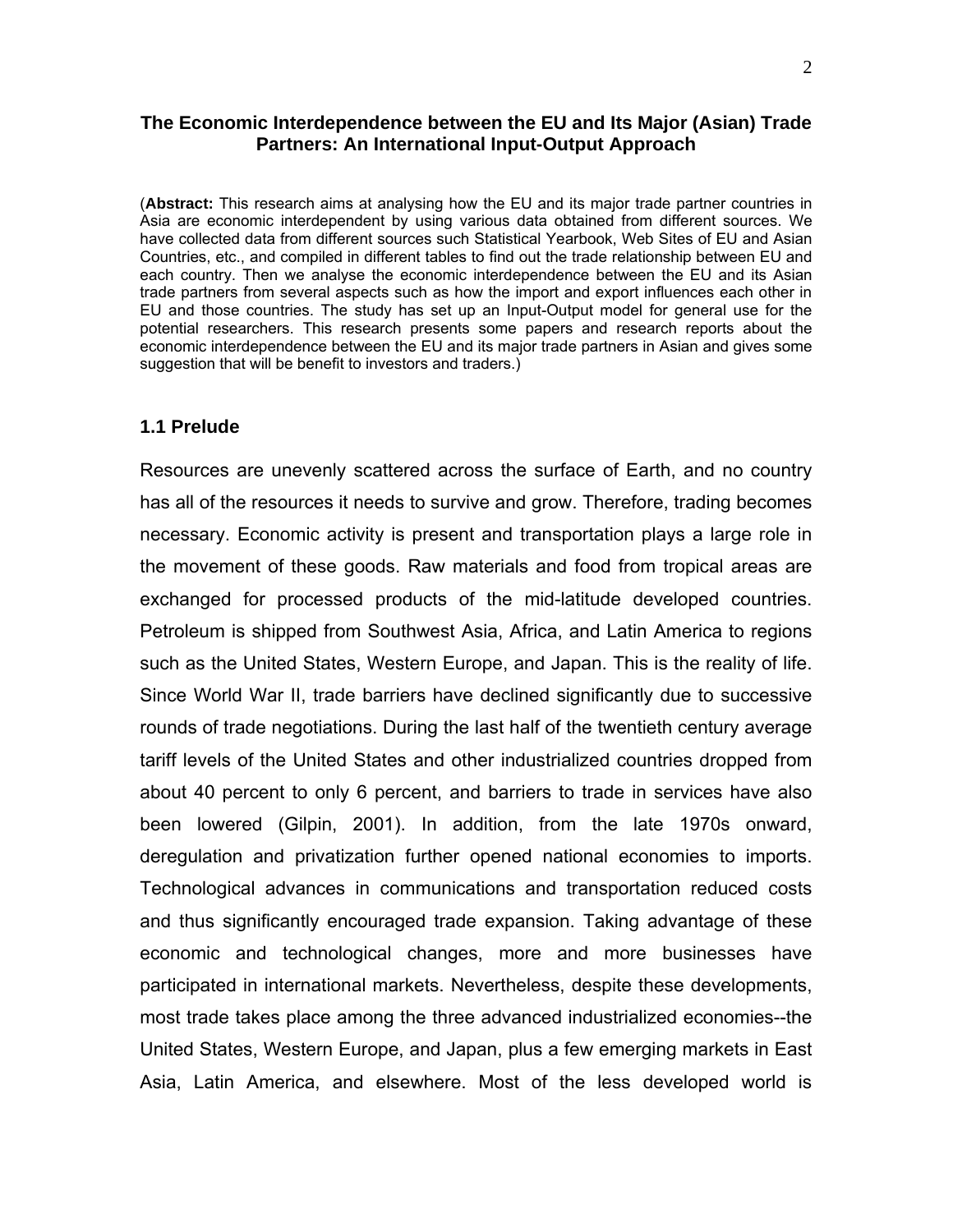excluded, except as exporters of food and raw materials. It is estimated, for example, that Africa and south of the Sahara accounted for only about 1 percent of total world trade in the 1990s (Ibid).

International interdependence is often said to be strong and to have increased. International trade is taken to be an indicator of interdependence, and its high and, with some interruptions, rapidly growing values are accepted as evidence of the increasing interdependence of nations (Streeten, 2001). Between 1820 and 1992, world population increased 5-fold, income per head 8-fold, world income 40-fold, and world trade 540-fold (Maddison, 1995). Sometimes international financial flows are taken as the measure of interdependence. But five important qualifications to the notion that today's globalization is unprecedented, large, and increasing should be pointed out (Streeten, 1989; and Wade, 1996). These are (i) the ratio of international trade to national income, (ii) unprecedented globalization where developing countries' participation is concentrated to a few nations, (iii) the foreign direct investment, (iv) much less international migration than during 1870-1913, and (v) the effects on consumers' and producers' surpluses.

As the wider Asian and Asia-Pacific region (including South Asia, South-East Asia, North-East Asia and Australasia) accounts for 56% of the world's population, 25% of world GNP, and 22% of the world's international trade, Asia is a crucial partner for the EU, whether economically, politically or culturally. This paper tries to evaluate the interdependence between EU and its major Asian partners in terms of trade with a view to find whether or not there is any more scope to strengthen cooperation between them. However, only the major countries in both the continents have been taken into account.

### **1.2 Setting Research Questions and Objectives**

The main objective of the study is to evaluate the trade interdependence between EU and its major Asian partners. As the globalization continues to grow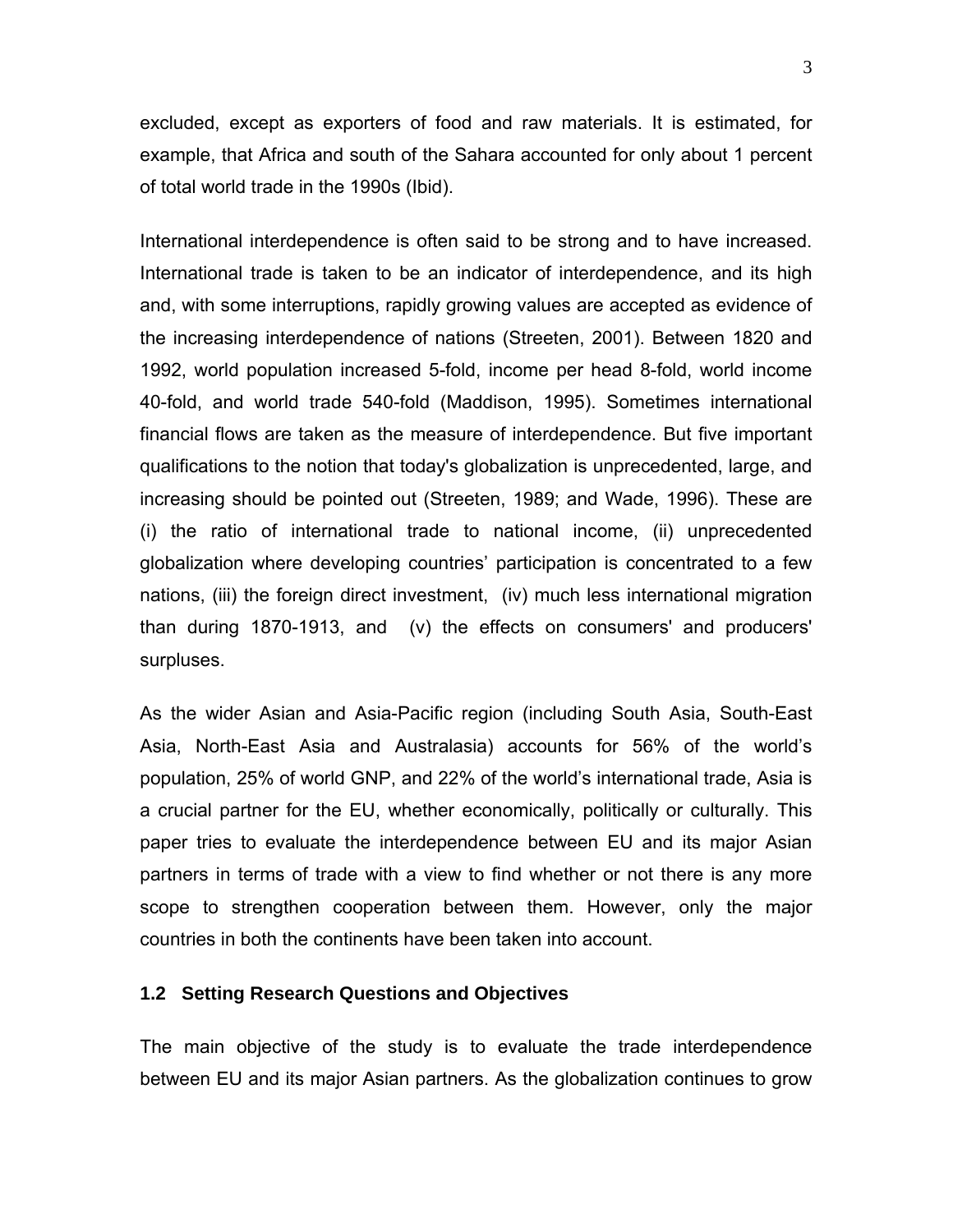despite its some unfavorable effects for both developed and developing nations, the obvious question is "is the world getting more more interdependent on the basis of classical trade theories of comparative and or absolute advantage?" If the answer is positive, we will evaluate the interdependence between EU and its major trade partners located in Asia.

To accomplish the task, we will keep in mind the following sub-objectives (subresearch questions):

- i. The EU attitudes towards Asia and Asia attitudes towards EU.
- ii. The present trend and scenario of trade between EU and its partners in Asia and their economic interdependence.
- iii. Building a theoretical Input-Output Model.
- iv. The concluding remarks and suggestions for an improved trading relationship.

## **1.3 Methodologies**

The research works have been mainly carried out on the basis of secondary data obtained from different sources. To accomplish the research, the following methodologies have been followed:

- A literature review has been done to find out the previous and present trade relationships between EU and its major Asian partners. For this purpose, various books, journals, reports, have been consulted obtained from different sources. Internet searching has also been used for in this regard.
- Computer soft wares (word and excel) have been used to prepare different tables used to analyze.
- On the basis of research question, some basis objectives have been set and those objectives have been evaluated one after another.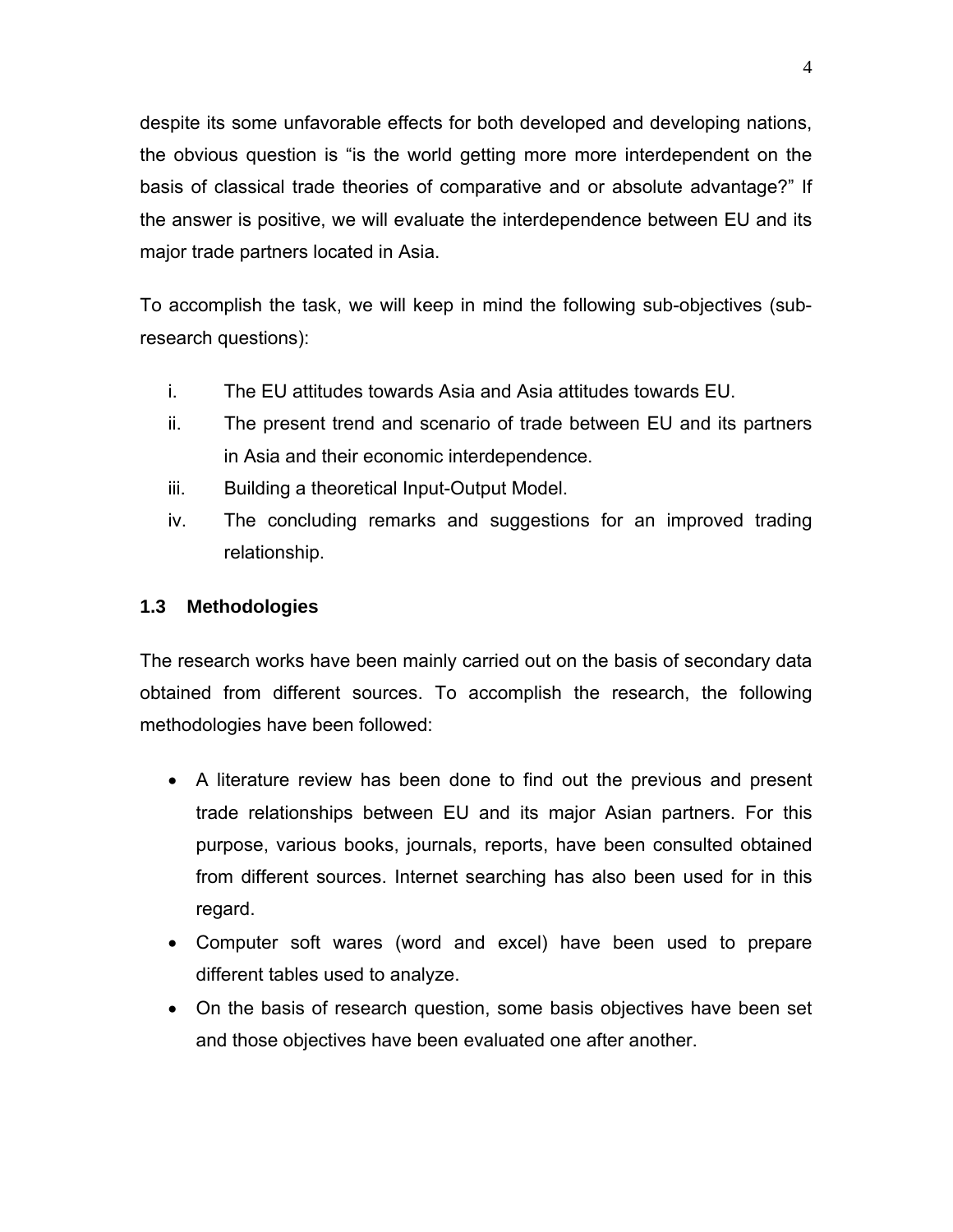# **2. Analysis and Findings**

### **2.1 The EU attitudes towards Asia and Vice Versa**

Realizing the importance of partnership in various aspects, EU has taken a wider initiative for strengthening cooperation with Asia in different fields. The Strategy Paper and Indicative Program for Multi-Country Programs<sup>1</sup> in Asia 2005-2006 prepared by the Commission of European Communities is an evidence of EU's attitudes towards Asia. The new strategy of EU is multi-country cooperation to supplement the bilateral programs in areas where support is more effective on a multi-country basis. As a result, two emerging regional blocks have been taken where a separate strategy has been taken for partnership with China (Commission Policy Paper, 2003). The Association of South East Asian Nations (ASEAN) and the South Asian Association for Regional Cooperation (SAARC) have been taken for multi-country basis cooperation for EU's Asia-wide<sup>[2](#page-4-1)</sup> Program. The reason is that most of the Asian countries are included in these two regional associations. However, there is an informal arrangement through Asia Europe Meeting  $(ASEM)^3$  $(ASEM)^3$ . The EC has six objectives in Asia that includes the further strengthening economic and trade relationship among the countries in these two continents.

On trade and investment, the EU views are that all countries of Asia are linked with common challenges and opportunities in the context of globalization and progressive trade liberalization. Since almost all countries in the region are member of the WTO or are in the process of acceding to this organization, they

<span id="page-4-0"></span>This Strategy Paper is an indicative paper for the Asia-wide Programs (Commission Communication, 2001)

<span id="page-4-1"></span> $2632/$ <br>Asia-wide programs cover in principle all Asian countries, which are eligible under the ALA Regulation: Afghanistan, Bangladesh, Bhutan, Burma/Myanmar, Cambodia, China, East Timor, India, Indonesia, Laos, Malaysia, Maldives, Mongolia, Nepal, North Korea, Pakistan, Philippines, Sri Lanka, Thailand, Vietnam.

<span id="page-4-2"></span><sup>&</sup>lt;sup>3</sup> ASEM is an informal process of dialogue and co-operation, established in 1996, addressing political, economic and cultural issues, with the objective of strengthening the relationship between Asia and Europe, in a spirit of mutual respect and equal partnership. The Commission's Asia Strategy of 2001 recognizes the important role that ASEM plays for the improvement of mutual understanding between Asia and Europe.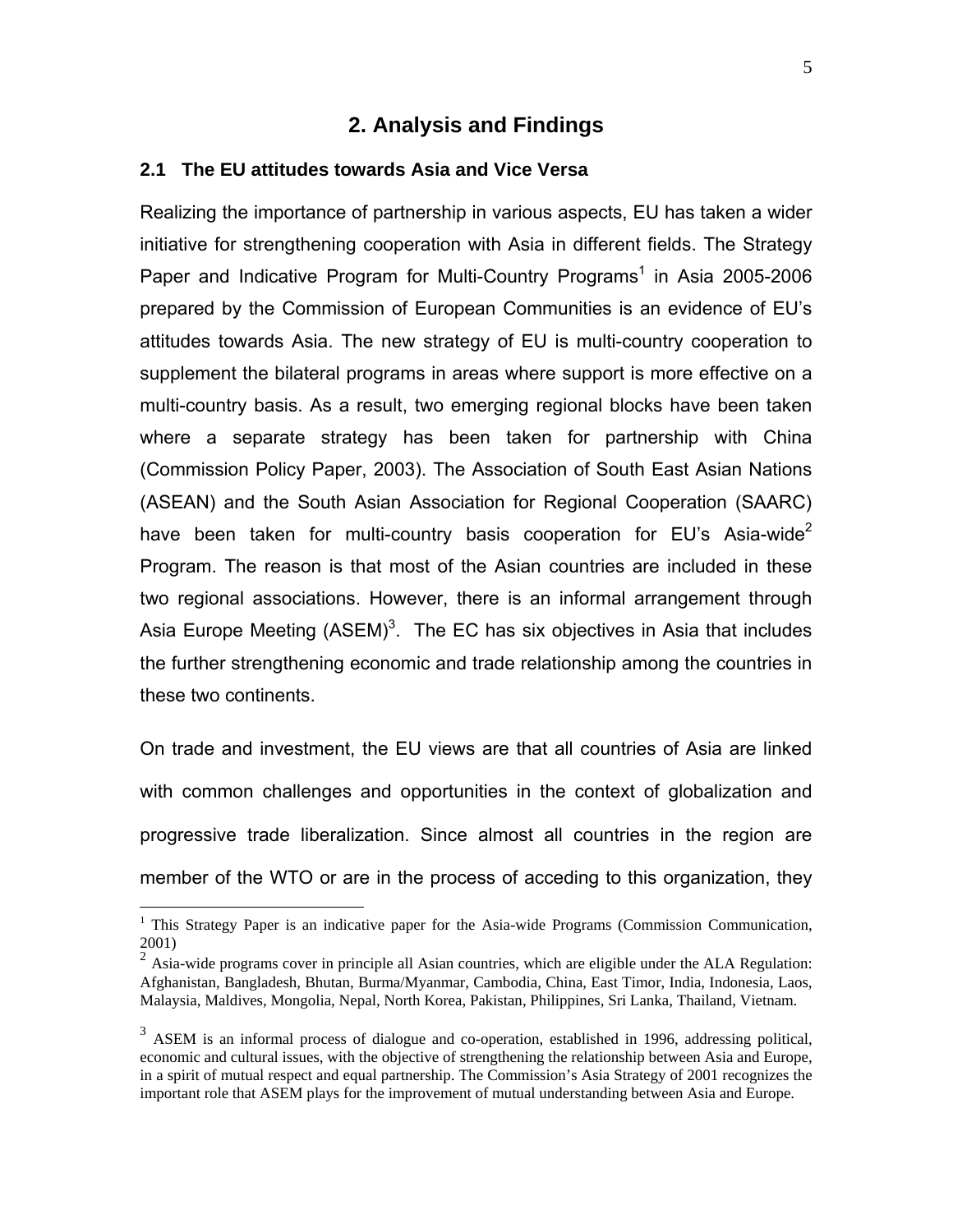are expected they will, as a result, have to implement obligations relating to this membership and need to be empowered to fully participate in the ongoing negotiations. In the emerging globally integrated economy, Asian countries can bring their comparative advantages to bear and some – although not all - are doing so very successfully. Nonetheless, there is scope for improvement, including access to EU markets. Many Asian countries also face the task of adapting their regulatory environments, for example in order to improve corporate governance and the stability of financial systems. At the same time, Asian exporters face yet another common challenge - to adapt their products to meet changing EU regulatory requirements, notably in the areas of health and environmental protection. Making full use of know-how available in Asia and Europe to deal with these tasks using comparative economic advantages to the full, adapting regulatory environments and meeting evolving EU requirements, will need well functioning networks between the Asian and European business communities. Such a program needs a distinctly regional approach for bringing together participants from many countries in Asia and Europe.

On the other hand, Asian countries have also been actively looking for economic partners from the rest of the world. Although this is the largest continent in the world as compared to all other continents, Asia lacks in economic development for various reasons. There is less use of full scale of intra-regional and intercountry trade and cooperation in this continent. Although, there is relatively a successful regional trade block (the ASEAN), SAARC is still in the first stage of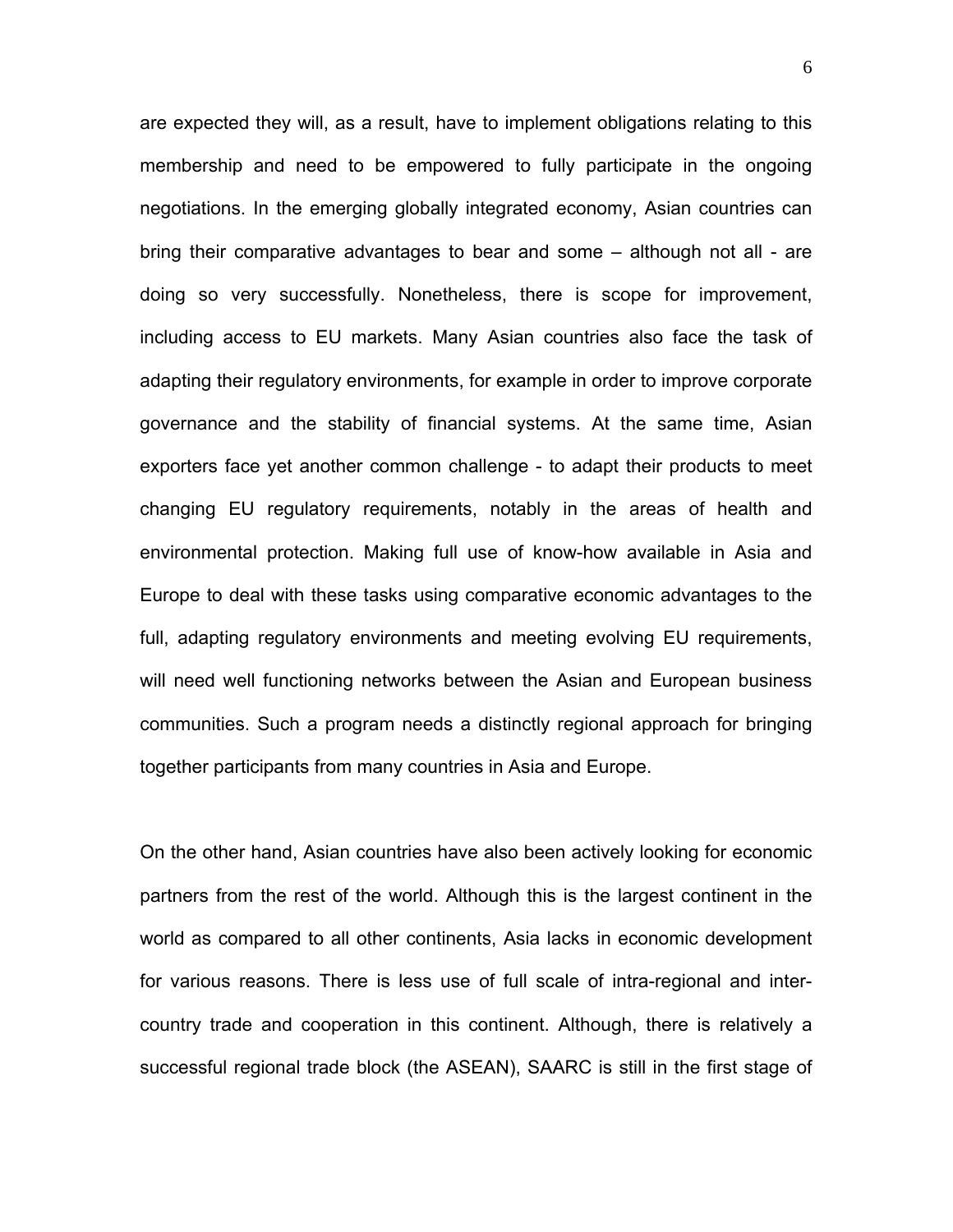its development. A proper gap between SAARC and ASEAN in various aspects of common issues and hence in economic interdependence is a fact although there has been found a very rapidly rising trend in intra-regional trade in ASEAN member countries (Francis and Alexander, 2003). As a result, the countries in the region need counterparts from other continents. With the increasing wave of globalization and accordingly with the decreasing cost of transportation, more and more goods are becoming "tradeables." Asian countries are trying to forget their previous experiences of 'foreign invasion' with the name of trade. The new dimension of these (Asian) countries to EU is that mutual trade and investment will benefit from efforts to improve market access and investment conditions in both regions. It is proposed to support contacts between private sector companies (in particular SMEs) notably in high technology sectors, to strengthen dialogue on economic and financial policy and to enhance market access for the poorest developing countries.

### **2.2 The present trend and scenario of trade between EU and its partners in Asia and their economic interdependence**

Asia and Europe find themselves in the midst of an economic, social and communications revolution, set to accelerate. These pose new challenges in the 21st Century. Given their history, cultural strengths and talents, it is imperative that Asia and Europe work together to make a strong and specific contribution, and to address these issues with urgency and tenacity (Asia-Europe Vision Group 1999). With this statement in mind the EU's relations with Asia have evolved considerably in recent years. The first Summit-level dialogue began in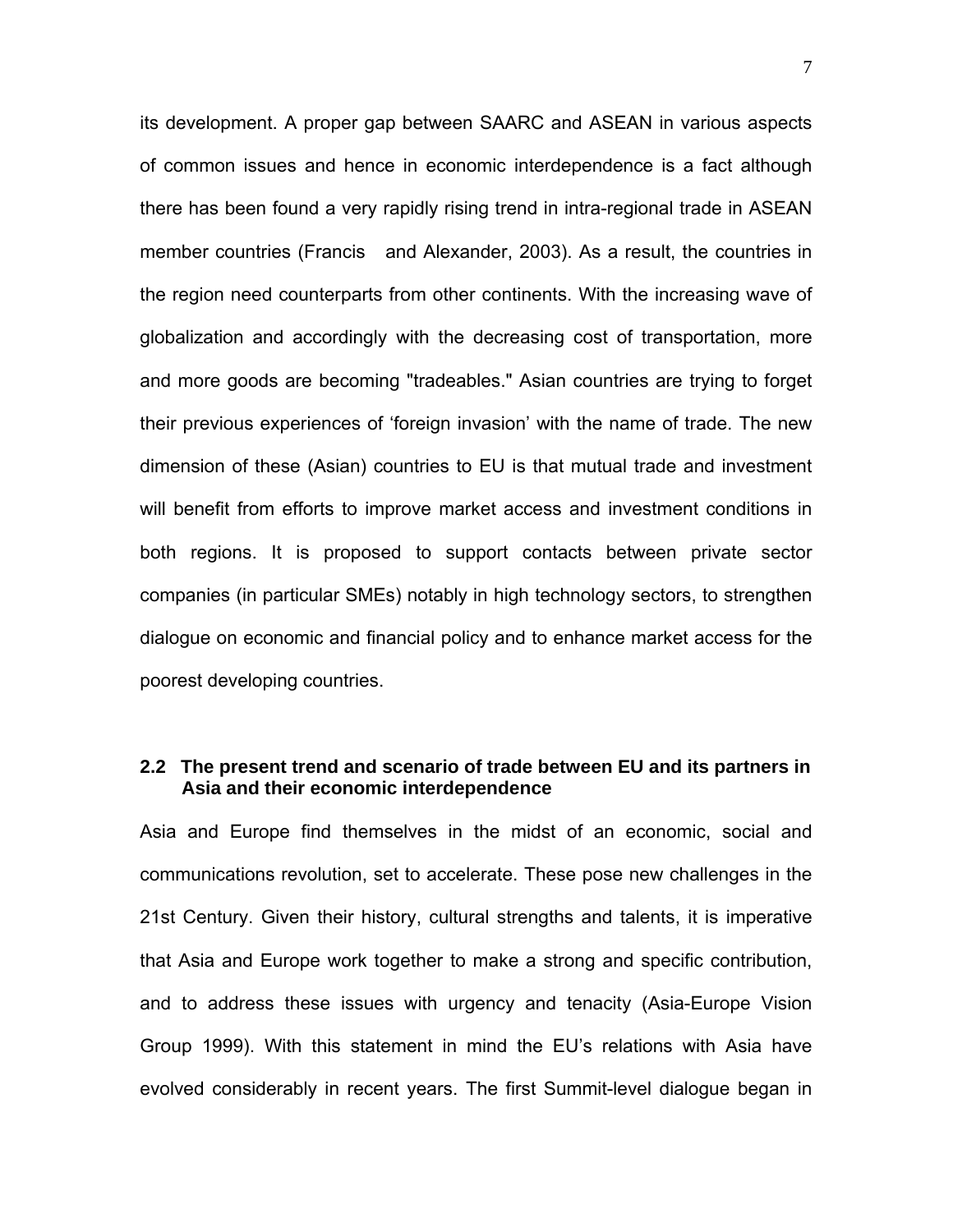1991 with Japan. In the last few years' comparable summits with India, China and South Korea have been established, as well as with East Asia as a whole through the Asia-Europe Meeting process. At the Ministerial level, EU dialogue with ASEAN, with Australia and New Zealand, and with SAARC countries continue to move forward. The EU has played an active part in addressing some of the key developments in Asia in recent years, for example on the Korean Peninsula, in Cambodia, Indonesia and East Timor, and in relation to refugees in Afghanistan. This evolution in EU relations with the region provides a strong foundation on which strengthened relations can be built.

Asia accounts for 56% of the world's population (and 66% of the world's poor), for 25% of world GNP, and for 21% of EU exports. The EU has committed itself to keep markets open and help recovery. This can be seen in the massive growth in Asia's trade surplus with the EU, from €13 billion in 1996 to over €121 billion in 2000 (EU-Asia 2001).

Asia as a whole is the EU's second-largest regional trading partner, with total EU exports to the region in 2000 of some €197.4 billion, and total imports of €318.9 billion. Asia thus accounted for 21.1% of EU's total exports, and 26.4% of its total external trade. Within this, the developed countries in the region (Japan, Korea, Hong Kong, Taiwan, Australia, New Zealand) accounted for 10.6% of the EU's total exports, and the developing countries (South and South-East Asia, China) for 10.5% (Europa, 2004). EU imports from Asia are considerably greater than its exports, and EU's trade deficit with Asia in 2000 amounted to €121.5 billion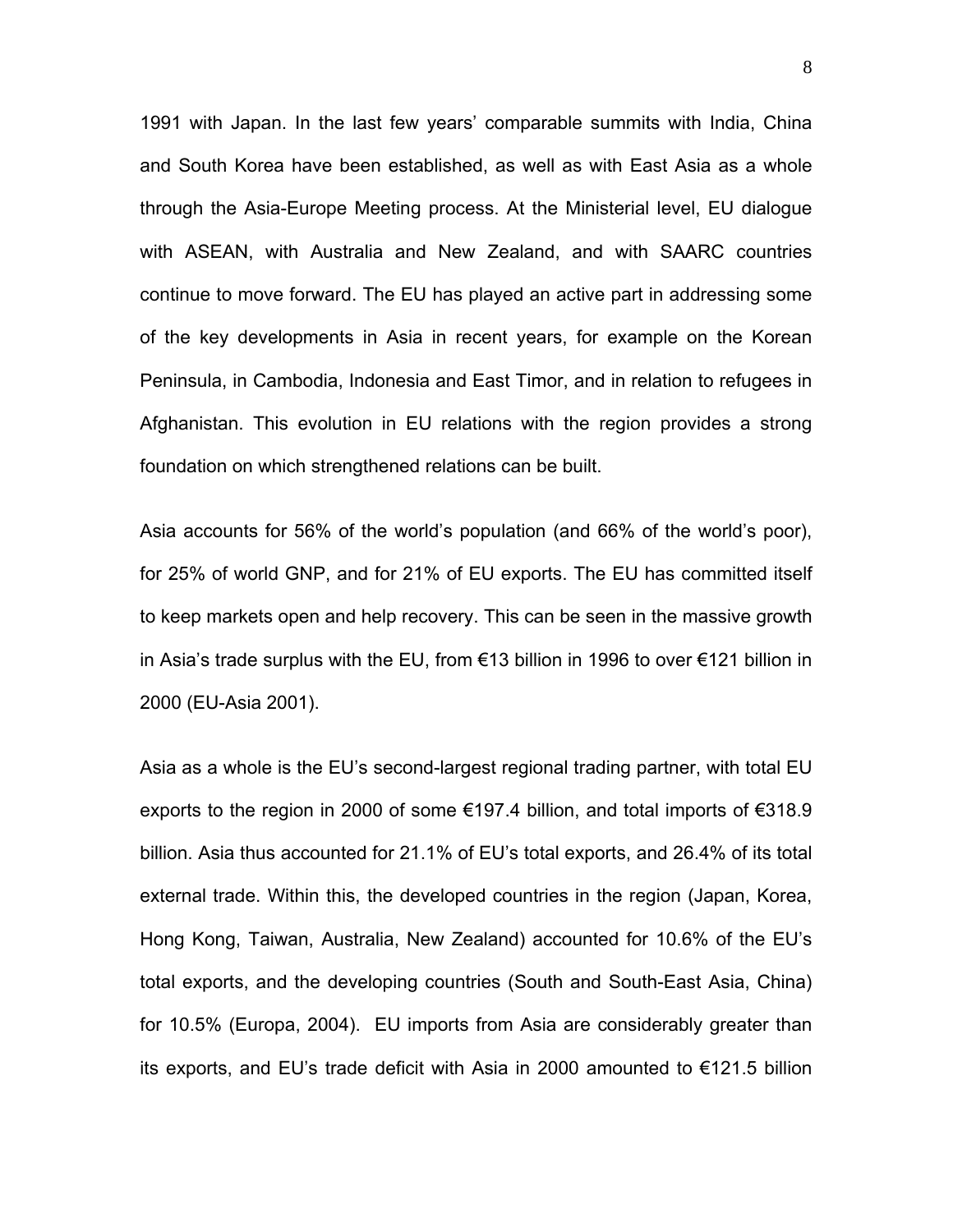(as stated above) accounting for more than the entirety of EU's global trade deficit of €86.9 billion. The following Table (Table-1) shows the overall trade position of EU with the rest of the world.

| <b>Region</b>          | <b>Share of EU exports</b><br>% | <b>Share of EU trade</b><br>% | <b>Trade Balance</b><br>$\epsilon$ billion |  |  |
|------------------------|---------------------------------|-------------------------------|--------------------------------------------|--|--|
| <b>North-East Asia</b> | 13.0 %                          | 17.4 %                        | $-96.4$                                    |  |  |
| South-East Asia        | $4.3\%$                         | 5.6 %                         | $-29.3$                                    |  |  |
| <b>South Asia</b>      | 1.9%                            | 1.9%                          | $-2.6$                                     |  |  |
| <b>Australasia</b>     | 1.9%                            | 1.55                          | $+6.7$                                     |  |  |
| <b>Total Asia</b>      | 21.1%                           | 26.4%                         | $-121.5$                                   |  |  |
| Europe outside EU      | 30.9%                           | 29.2 %                        | $+6.7$                                     |  |  |
| <b>NAFTA</b>           | 28.4 %                          | 24.9%                         | $+43.1$                                    |  |  |
| <b>Mediterranean</b>   | 5.4%                            | 4.9 %                         | $+5.9$                                     |  |  |
| S & C America          | 4.3 %                           | $4.2 \%$                      | $-1.0$                                     |  |  |
| Gulf                   | 3.3%                            | 3.0%                          | $+2.7$                                     |  |  |
| <b>ACP</b>             | 4.1%                            | 4.1 %                         | $-4.9$                                     |  |  |

| Table-1: Shows the overall trade of EU |
|----------------------------------------|
|----------------------------------------|

#### **Source: Europa, 2004.**

The recent trends of trade between Asia and EU show very rapidly growing economic interdependence. Asia's commercial relations with the EU have increased ten fold since the early 1990's. The following graphs show the scale of this interdependence – the EU now imports over  $\epsilon$  230 billion from Asia and exports over  $\epsilon$  140 billion to the region (Eurostat, 2003).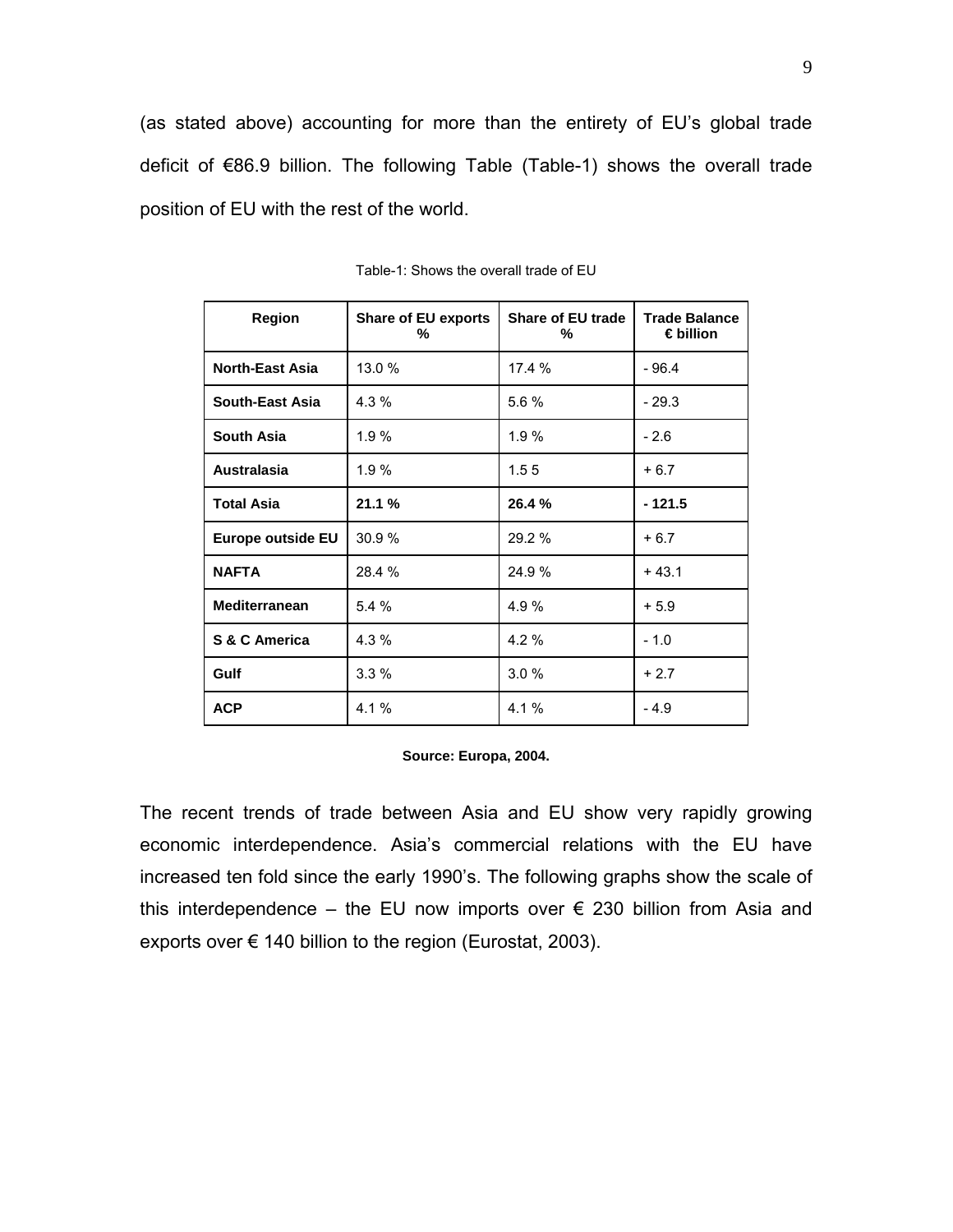

Imports into EU from China, South Korea, Japan ASEAN from 1998 to 2002<br>and SAARC (1999 - 2002 estimated)



Source : Eurostat





Source: Eurostat, 2003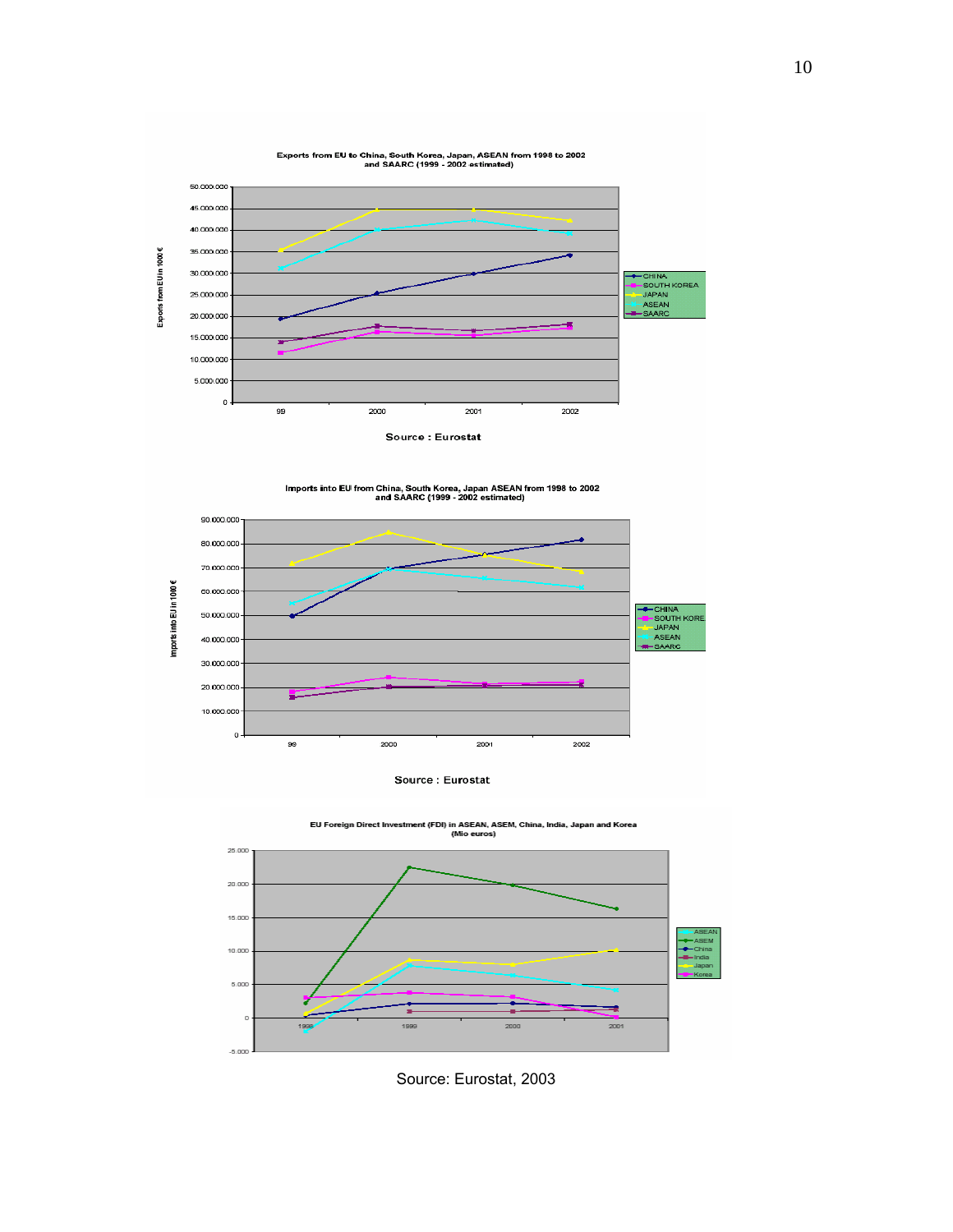The EU is also an important investment partner for Asia. Total EU Foreign Direct Investment (FDI) flows to Asia in 1999 amounted to some €18.8 billion, though this was still a relatively limited proportion of global EU FDI. Asia accounted for 6.8% of total EU outward FDI in 1999, compared to 67.5% going to the NAFTA countries, 15.1% going to Central and South America, and 7.5% to Europe outside the EU. Major investment destinations in 1999 included Japan (€8.9 billion), Hong Kong (€4.5 billion), ANZ (2.7 billion), Thailand (2.0 billion), South Korea (€1.6 billion), India (€1.1 billion) and China (€1.1 billion). The East Asian crisis from 1997 has certainly had a short-term effect in reducing EU investment in certain countries (notably in SE Asia), but total EU FDI flows to Asia have nevertheless doubled between 1995 and 1999, notwithstanding a dip in 1997 and 1998. Certain Asian countries (notably Japan and Korea) are also major investors in the EU (Europa, 2004).

For a regional comparison between EU and Asia, we should exclude the APEC as it includes USA, Canada, Mexico, New Zealand, Papua New Guinea, Peru, etc. which are not truly Asian countries (Figure-1 shown in Appendix-1 exhibits the positions of different countries). On the other hand, ASEAN does not include China, the largest Asian trading partner for EU, and it also excludes India another important partner of EU in Asia. As a result, the regional comparison should be between EU and other three blocks such as ASEM, ASEAN and SAARC to have better understood the regional trade interdependence. Appendix-1 shows the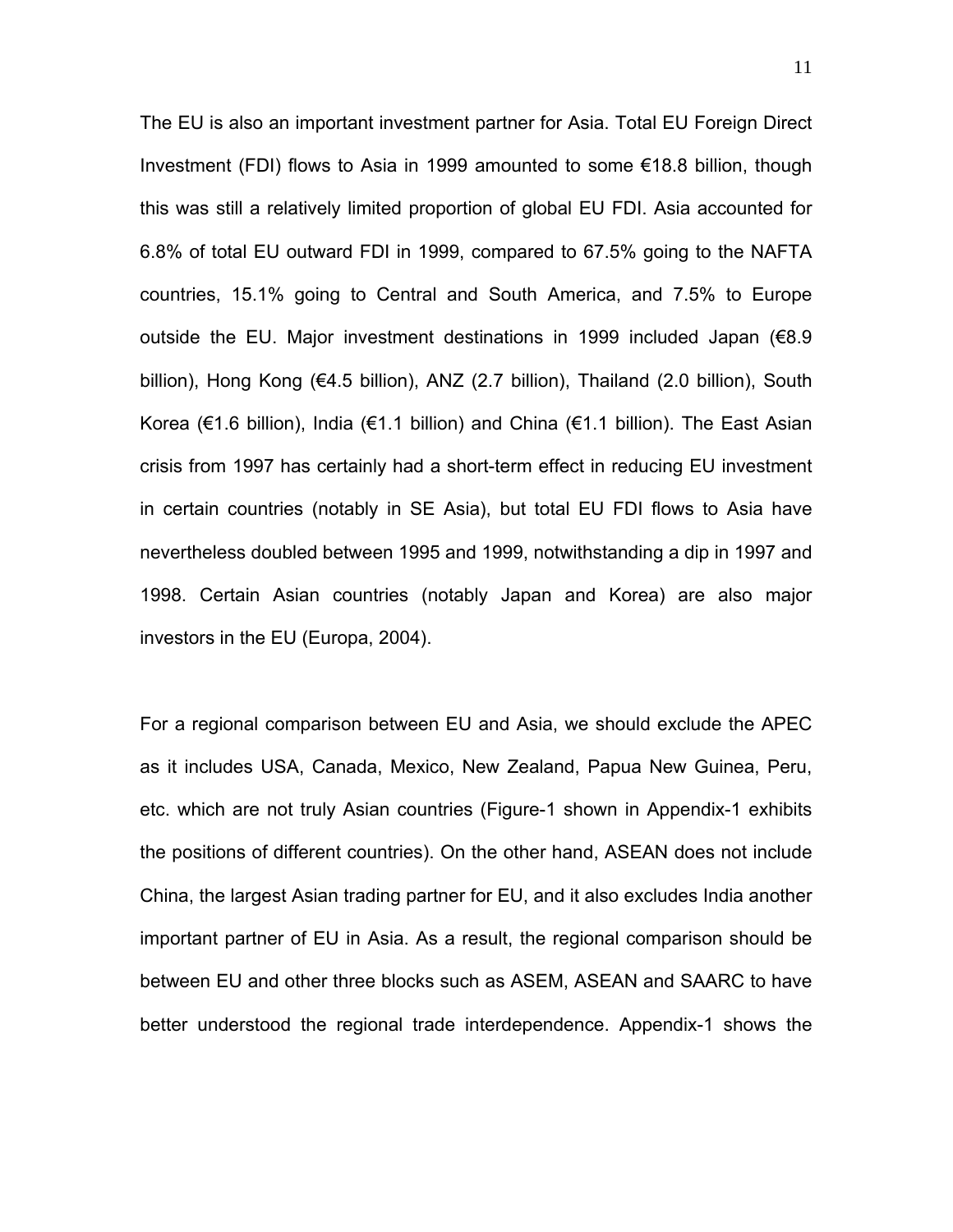important economic facts and structure of these three blocks. To analyze the trade interdependence, Table-2 is prepared and shown in Appendix-2.

Table-2 shown in Appendix-2 is an informative Table to compare and analyze the regional trade interdependence between EU and Asian trade blocks. Three trade blocks from Asia have been chosen, although one is informal dialogue (ASEM) but bears significant meanings. Whereas ASEAN had trade deficit with the world trade, it has a trade surplus over the years between 1980 and 2001. That is, ASEAN Member countries as a whole have a vast market for their goods in EU. There had been steady growth in trade relationship between these two trade blocks between 1980 and 1990. But 1990s showed a rapid expansion of EU mercendise trade deficit with ASEAN. The reasons of such sharp expansion are mainly the change in attitudes of both the blocks not only in trade, but also with other fields of cooperation. Although historically EU has had tied with Africa except UK, 1990s can be termed as a changed area in the relationships of both the blocks. On the other hand, there has been rapid expansion of trade deficit of ASEAN with the world. As a result, EU is an important destination of ASEAN for trading goods. ASEAN world trade deficit could be compensated by EU trade surplus. On the other hand, since ASEM includes Japan, China and South Korea and excludes Cambodia, Myanmar and Laos, it shows a similar picture but with three digits (105 billions) mainly because of trade deficit of EU with Japan and China. In the similar way SAARC also had a trade surplus in 2001 with EU but relatively with small amount (4 billions). To have an in-depth study for economic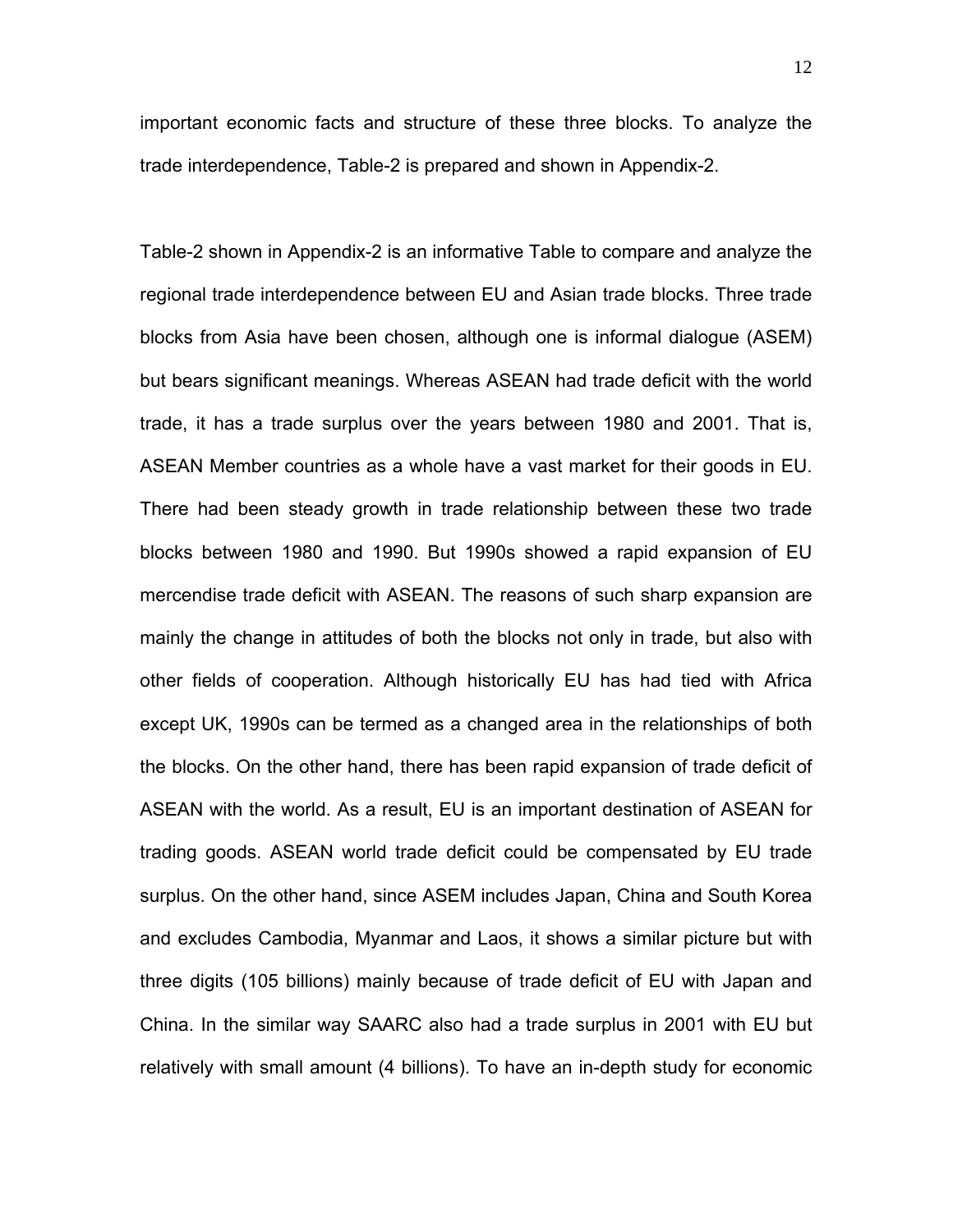trade interdependence between EU and a detailed Table (Table-3) has been prepared to show the relationship between EU and its main trading partners in Asia. This is shown in Appendix-3.

Table-3 shown in the Appendix reveals that almost all the countries in Asia had trade deficit with the world trade except China, Brunei, Indonesia and Japan. The reasons behind their trade surpluses with the rest of the world could be that:

- China is now treated as an emerging trading country in the world because of its recent opening of its controlled economy with skilled workers and highly planned infrastructure of the country.
- Brunei is an oil exporting country that accounted huge of oil export proceeds from the world.
- Indonesia attracted huge amount of FDI around the world especially from Japan that triggers more exports to the rest of the world.
- Japan is mainly a country of high quality products that exports in the world market.

On the other hand, almost all countries had trade surpluses with EU during the period under consideration except Brunei and Singapore. So, it is evident that Asian countries are highly dependent on EU for compensating their trade deficits with the world. However, the overall picture is that it shows the Asian trade dependence on EU as the Table-3 makes it clearly.

Another way of measuring trade dependency is to measure the ratio of respective country's trade with EU as compared to the world trade. The following formula is appropriate for measuring the trade dependency ratios: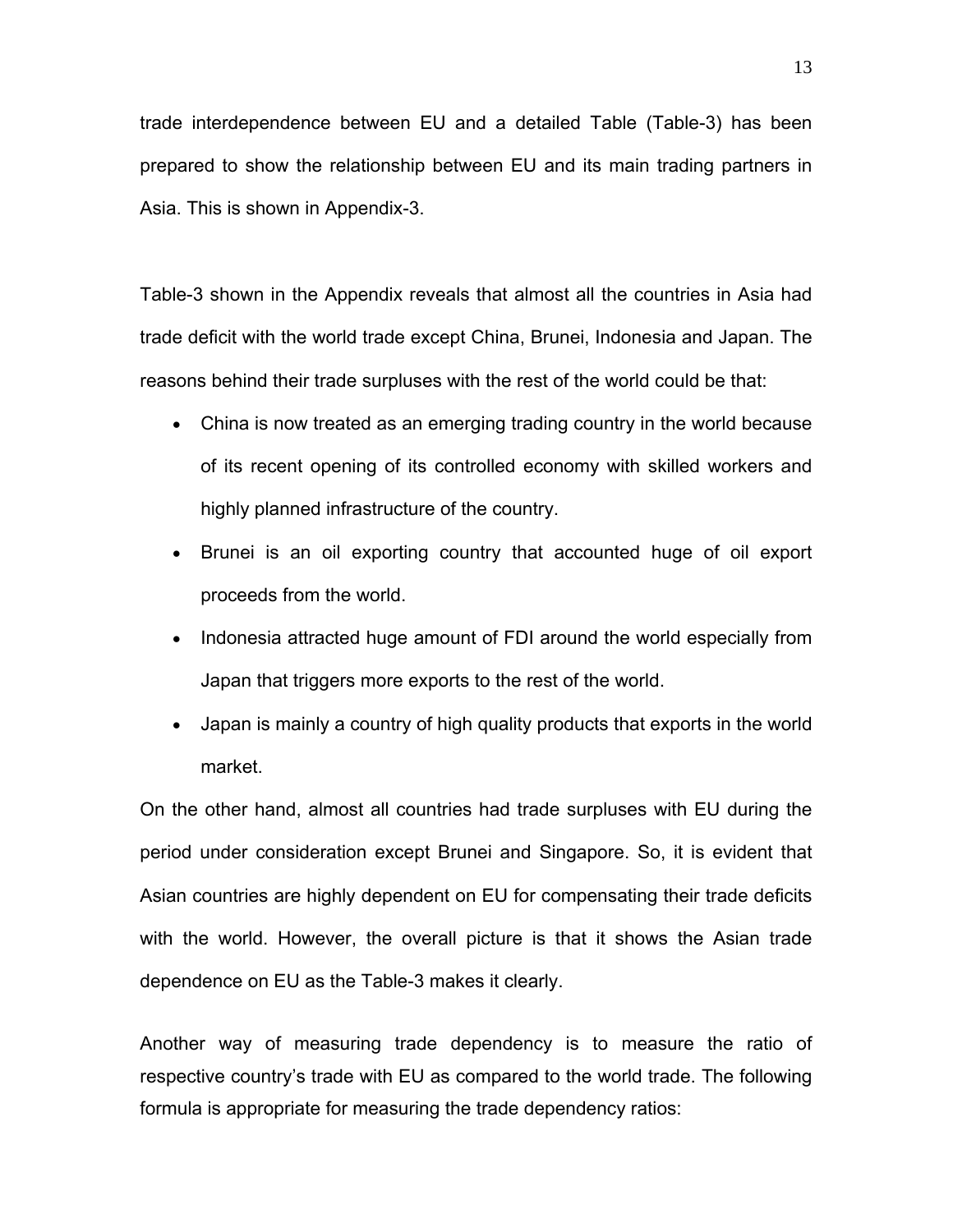### Import or export to and from the EU The trade dependency ratio  $(r) = -1$ Import or export to and from the World

By using the above formula, the following Table (Table-2) has been prepared.

| Table-2: Measuring Trade Dependency Ratio |      |                                                                                   |      |      |      |      |  |  |  |  |  |  |  |  |  |
|-------------------------------------------|------|-----------------------------------------------------------------------------------|------|------|------|------|--|--|--|--|--|--|--|--|--|
|                                           |      | Import Ratio from EU as compared to World Export Ratio to EU as compared to World |      |      |      |      |  |  |  |  |  |  |  |  |  |
| Country                                   | 1980 | 1990                                                                              | 2001 | 1980 | 1990 | 2001 |  |  |  |  |  |  |  |  |  |
| Bangladesh                                | 0.21 | 0.14                                                                              | 0.09 | 0.29 | 0.40 | 0.52 |  |  |  |  |  |  |  |  |  |
| <b>Brunei</b>                             | 0.25 | 0.13                                                                              | 0.13 | 0.03 | 0.12 | 0.03 |  |  |  |  |  |  |  |  |  |
| Cambodia                                  | na   | na                                                                                | 0.08 | na   | na   | 3.64 |  |  |  |  |  |  |  |  |  |
| China                                     | 0.15 | 0.14                                                                              | 0.14 | 0.17 | 0.21 | 0.28 |  |  |  |  |  |  |  |  |  |
| Hong Kong                                 | 0.15 | 0.12                                                                              | 0.10 | 0.29 | 0.13 | 0.05 |  |  |  |  |  |  |  |  |  |
| India                                     | 0.24 | 0.35                                                                              | 0.22 | 0.32 | 0.34 | 0.26 |  |  |  |  |  |  |  |  |  |
| Indonesia                                 | 0.19 | 0.19                                                                              | 0.11 | 0.08 | 0.15 | 0.17 |  |  |  |  |  |  |  |  |  |
| Japan                                     | 0.05 | 0.14                                                                              | 0.12 | 0.17 | 0.25 | 0.18 |  |  |  |  |  |  |  |  |  |
| Myanmar                                   | 0.21 | 0.19                                                                              | 0.03 | 0.15 | 0.13 | 0.14 |  |  |  |  |  |  |  |  |  |
| Nepal                                     | 0.05 | 0.13                                                                              | 0.05 | 0.25 | 0.65 | 0.24 |  |  |  |  |  |  |  |  |  |
| Pakistan                                  | 0.26 | 0.27                                                                              | 0.18 | 0.31 | 0.36 | 0.27 |  |  |  |  |  |  |  |  |  |
| Philippines                               | 0.12 | 0.14                                                                              | 0.10 | 0.22 | 0.21 | 0.31 |  |  |  |  |  |  |  |  |  |
| Singapore                                 | 0.12 | 0.13                                                                              | 0.11 | 0.15 | 0.13 | 0.10 |  |  |  |  |  |  |  |  |  |
| South Korea                               | 0.07 | 0.11                                                                              | 0.10 | 0.19 | 0.14 | 0.13 |  |  |  |  |  |  |  |  |  |
| Sri Lanka                                 | 0.21 | 0.18                                                                              | 0.22 | 0.32 | 0.32 | 0.32 |  |  |  |  |  |  |  |  |  |
| Taiwan                                    | na   | na                                                                                | nal  | na   | na   | na   |  |  |  |  |  |  |  |  |  |
| Thailand                                  | 0.12 | 0.15                                                                              | 0.10 | 0.28 | 0.25 | 0.16 |  |  |  |  |  |  |  |  |  |
| <b>Viet Nam</b>                           | na   | 0.05                                                                              | 0.11 | na   | 0.05 | 0.30 |  |  |  |  |  |  |  |  |  |

na= not available.

Source: Prepared by the author himself on the basis of data contained in Table-3 shown in Appendex-3

The above Table shows that almost all the Asian countries' import ratios from EU as compared to import from the world have been steadily decreasing whereas export ratios to EU as compared to world export have been increasing. This clearly shows that Asian countries are more dependent on EU for exports of goods. This also proves our previous discussion of trade interdependence between EU and Asia. This means that there has been a high dependency of Asian countries export trade on EU countries.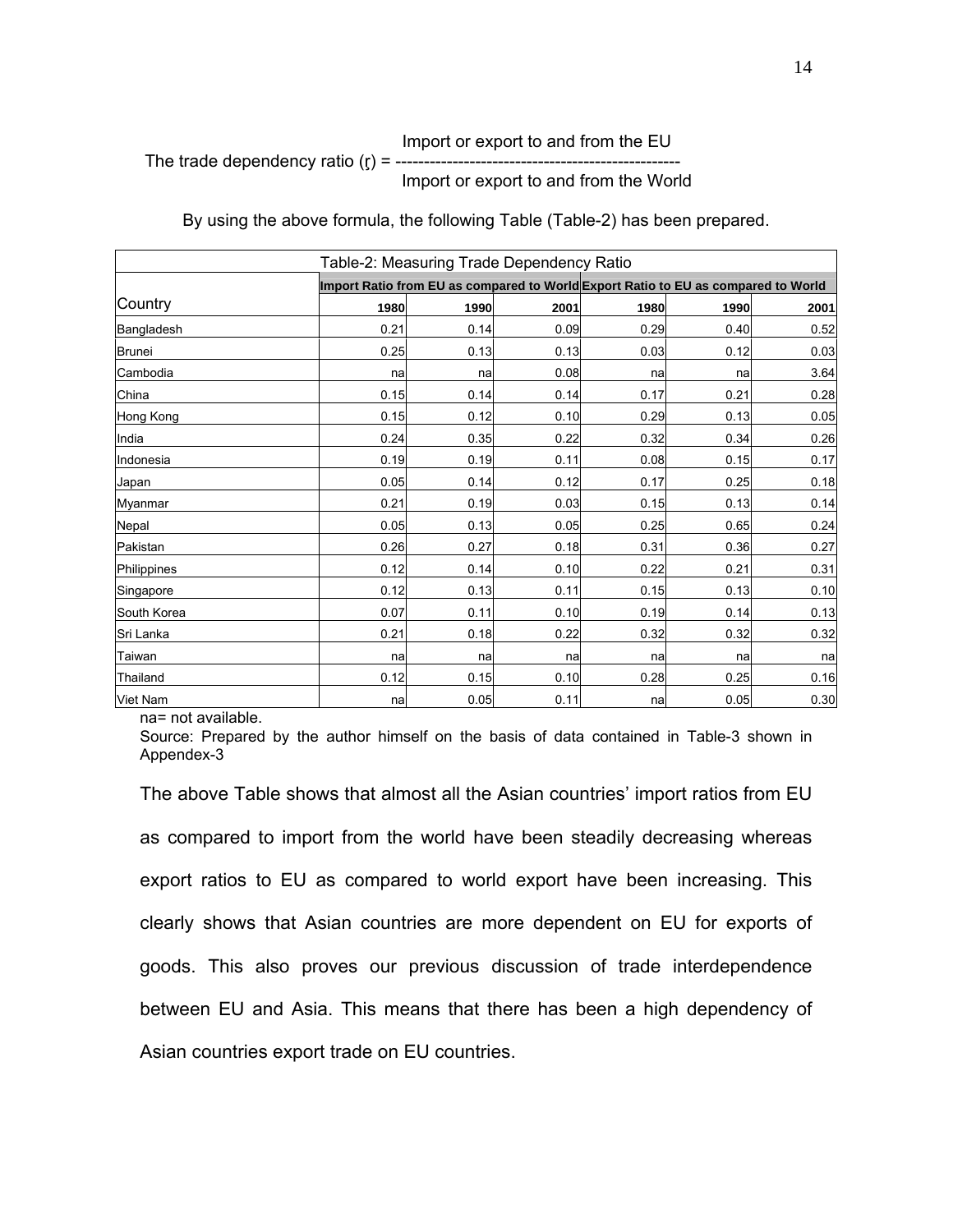### **2.3 The input-output model**

This section indicates a general input-output model to help potential researchers to evaluate empirically to find out the economic interdependence between EU and its major (Asian) trading partners in coming days on the basis of model developed by Young (….). The objective of the input-output model is to describe the interdependence of the economy, given the current levels of production and consumption. Assuming that all the (*n*) sectors of an economy keep a constant share in the market of each product, and that the production processes of all these sectors are technologically interdependent and characterized by a linear relation between the amount of inputs required and the final output of each sector, it is possible to obtain a system containing *n* equations relating the output of every sector to the output of all other sectors. The model also considers an autonomous sector (final demand) which is determined exogenously to the model. The sales of each sector should be equal to autonomous consumption (related to the categories of final demand) plus the amount of production destined to the intermediate consumption of all the other sectors (Dorfman, 1954).

In formal terms:

$$
x_i = \sum_{j=1}^n x_{ij} + C_i + I_i + G_i + E_i - Mi
$$
 (A)

where *xij* is the amount of output from sector i demanded as intermediate consumption to sector *j*, and *Ci, Ii, Gi, Ei, Mi* and *xi* are, respectively, the private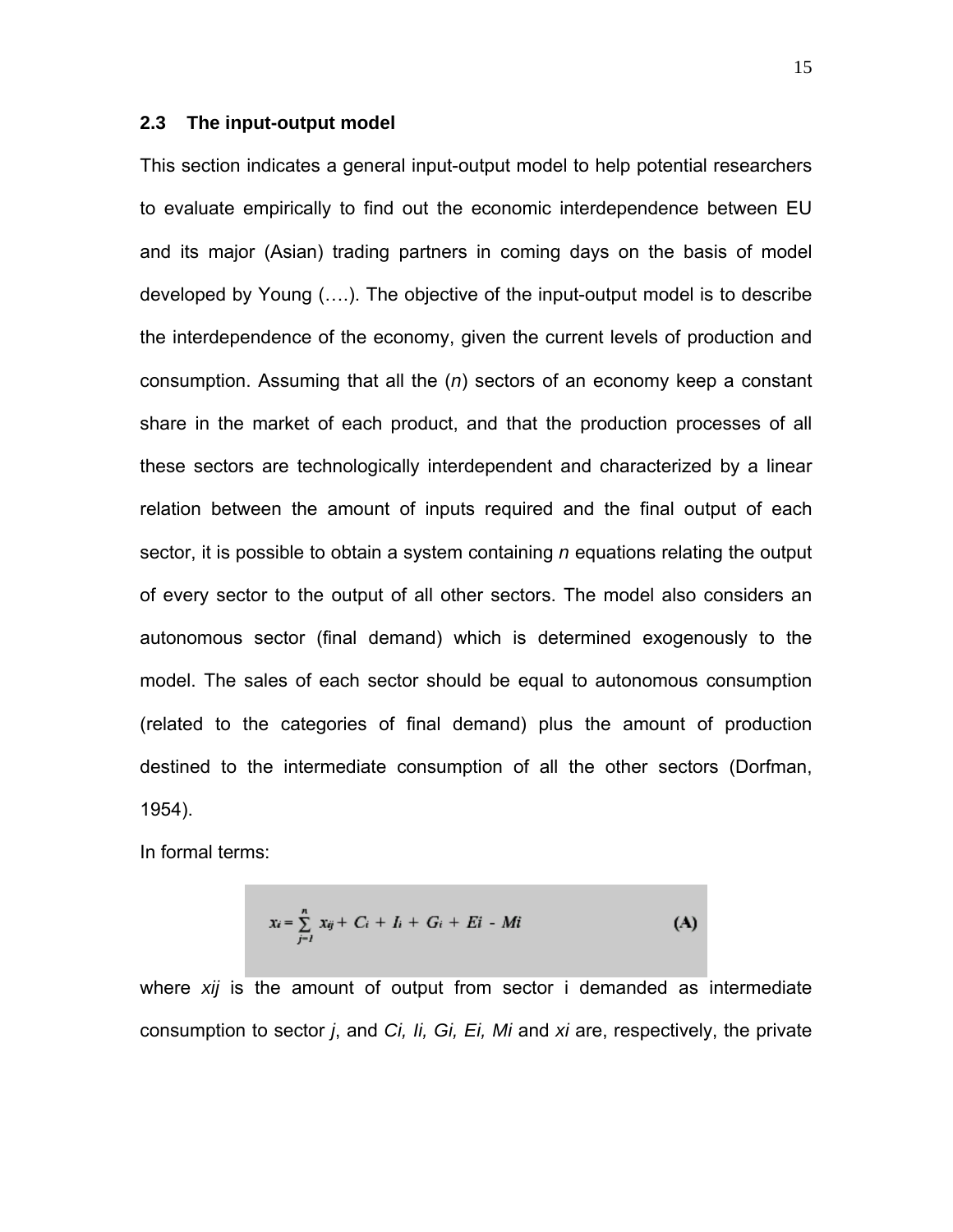consumption, investment, public administration consumption, exports, imports and domestic production of sector *i* (Prado, 1981).

The basic assumption is that the intermediate consumption is a fixed proportion of the total output of each product:

$$
x_i = \sum_{j=1}^n a_{ij} \cdot x_j + d_i \tag{B}
$$

Where  $a_{ii}$  is the technical coefficient determining the amount of product of sector *i* required for the production of one unit of product in sector *j*, and *di* is the amount of final demand for products from sector *i (di = Ci + Ii + Gi + Ei - Mi)*.

In matrix terms, this is expressed by:

$$
x = Ax + d \tag{C}
$$

Where x is a nx1 vector with the total product of each sector, *d* is a nx1 vector with sectoral final demand, and *A* is a nxn matrix with the technical coefficients of production.

Since the final demand is exogenously determined, the intermediate consumption can be obtained by the following equation:

$$
x = (I - A)^{-1}d
$$
 (D)

where  $(I - A)^{-1}$  is the nxn matrix containing the input-output coefficients for the relations between sectors.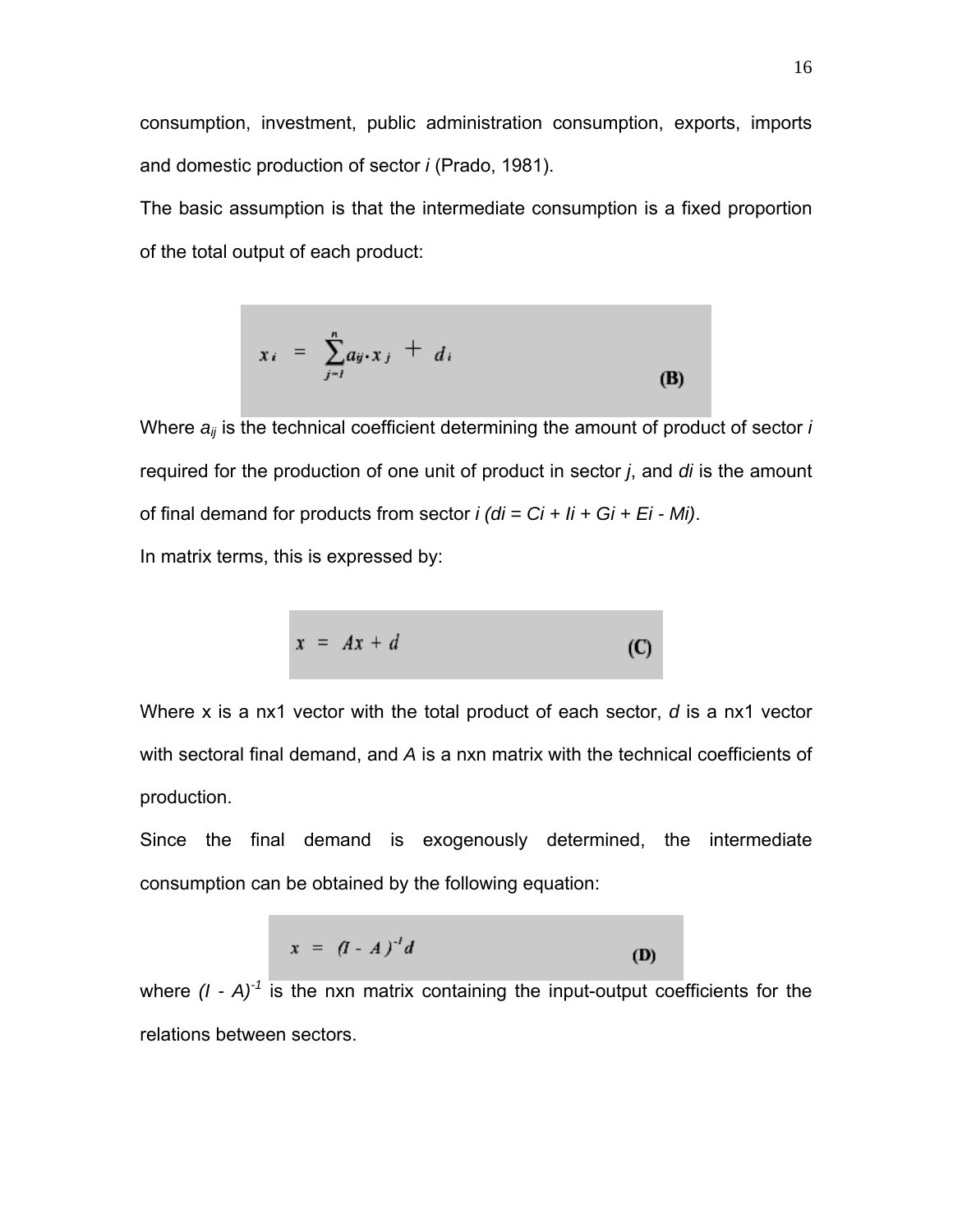The same formula is valid for calculating the direct and indirect effects of exports or any other component of the final demand, instead of its aggregate:

$$
x_f = (I - A)^d d_f
$$
 (E)

where x*f* is the nx1 vector containing the total production per sector necessary to obtain the nx1 vector of the f-category of final demand (d*f*). Therefore, the inputoutput model allows the determination of the level of economic activity in each productive sector as a function of the final demand for each product.

### **2.4 The Concluding Remarks**

Although, historically, most of the EU member countries have been tied with Africa, there has been a shift of EU relationship towards Asia in various aspects. This is evident from the facts obtained that most of the Asian countries have been highly dependent on EU for exporting merchandise. Since most of the Asian countries are in the group of developing nations, they need export destinations more importantly than import. However, the input-output model indicates that if imports of raw materials can be done efficiently, this will help exports at a lower cost as more output would be possible. Whereas trade in the world replaces aid, developing Asian nations should also look for trading partners around the world. EU can be a good trading partner as it has already proved that most of the Asian countries exports are dependent on EU. Analyzing the trade trend, trade dependency ratios (by export and import dependency ratios) it is proved in this article that EU is a good trade destination for Asia.

On the other hand, EU's core objective is to strengthen its presence in Asia, raising it to a level commensurate with the growing global weight of an enlarged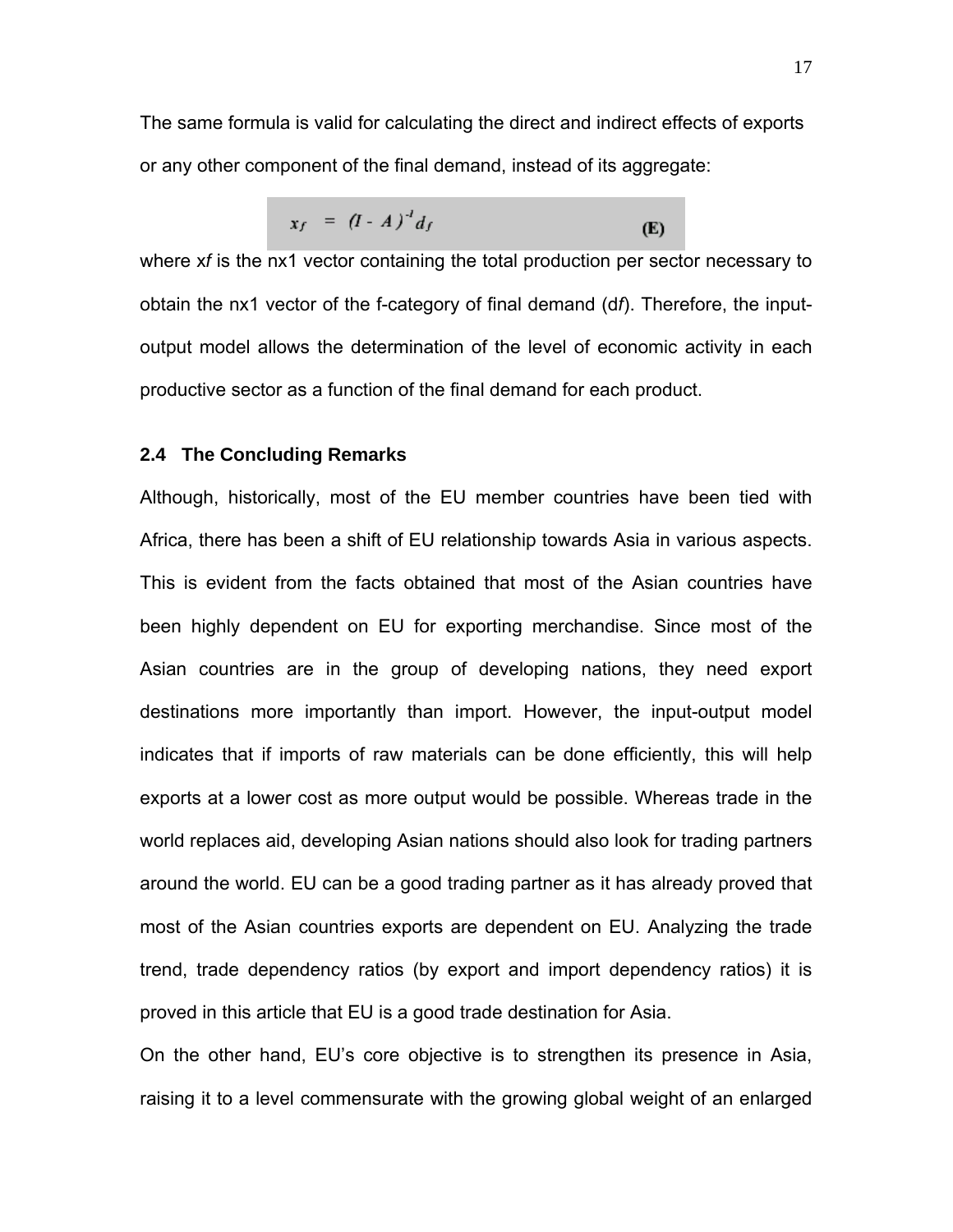Union. To do this, the strategy focuses on six key dimensions: strengthening EU engagement with Asia in the political and security fields, strengthening EU-Asia two-way trade and investment relations in both directions, contributing effectively to reduce poverty in the region, helping promote the spread of democracy, good governance and the rule of law across the region: in turn building global partnerships with key Asian partners (in combating global challenges as well as in international organizations), and promoting further the awareness between the two regions (EU-Asia, 2001). Whereas EU was rigid on other dimensions such as democracy and protection of human rights, it is now flexible enough to accept Asia on the basis of Asian-Type democracy and human rights.

So, it can be concluded that both the continents have enormous potentials to increase trade in both way directions. However, Asian countries need to ensure the protection of investment, good governance, transparency, and the law and order situations. These countries have poor records on those aspects.

It is the expectation that the potential researchers will work on input-output model that will help evaluate more and more imports and exports between these two regions.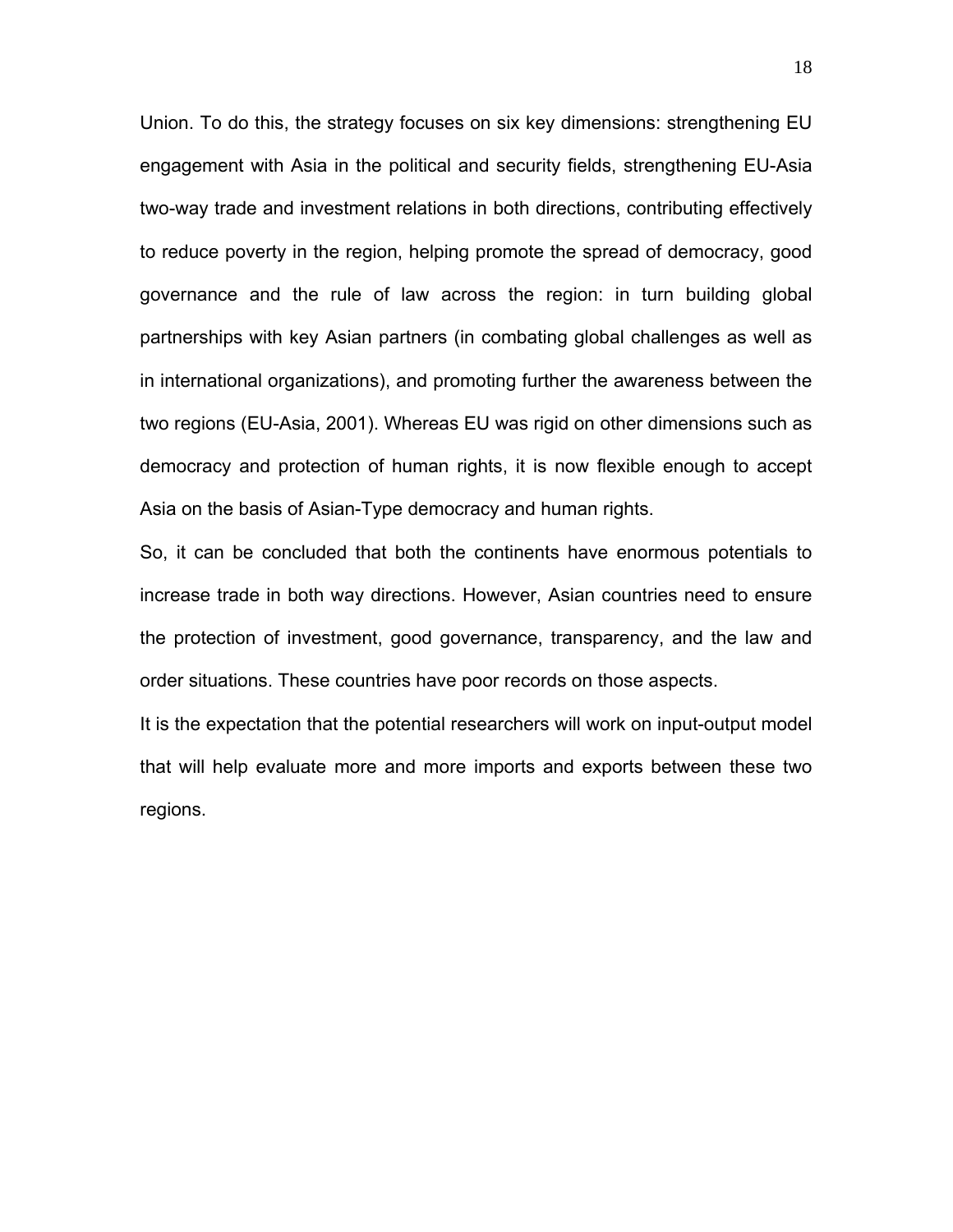#### **References**

**Asia-Europe Vision Group (1999):** The ASEM Process, http://europa.eu.int/index\_en.htm

**Commission Policy Paper (2003):** for Transmission to the Council and the European Parliament on 'A maturing partnership – shared interests and challenges in EU-China relations, COM (2003) 533 final, 10 September.

**Commission Communication (2001)**: 'Europe and Asia: A Strategic Framework for Enhanced Partnerships', COM (2001), 469 final, 4 September.

**Dorfman, R. (1954):** The nature and significance of input-output, Review of Economics and Statistics v.36, May.

**EU-Asia (2001):** European Commission adopts new strategy for enhanced partnership IP/01/1238 - Brussels, 4<sup>th</sup> September, http://europa.eu.int/index\_en.htm

**Europa (2004):** The EU's relations with Asia: Economic Relations, http://europa.eu.int/comm/external\_relations/feedback/index.htm

**Europa, (2004):** EU- Asia External Relations: Economic Relations http://europa.eu.int/index\_en.htm

**Eurostat (2003):** as quoted in Strategy Paper and Indicative Program for Multi-Country Programs in Asia 2005-2006, External Relations Directorate General, Directorate Asia (Except Japan and Korea), Policy, Planning and Coordination, Commission of the European Communities.

**Francis Ng and Alexander Yeats (2003):** Major Trade Trends in East Asia -- What are their Implications for Regional Cooperation and Growth? World Bank Policy Research Working Paper 3084, June

**Gilpin, Robert (2001):** Global Political Economy: Understanding the International Economic Order, Princeton University, USA, p-2.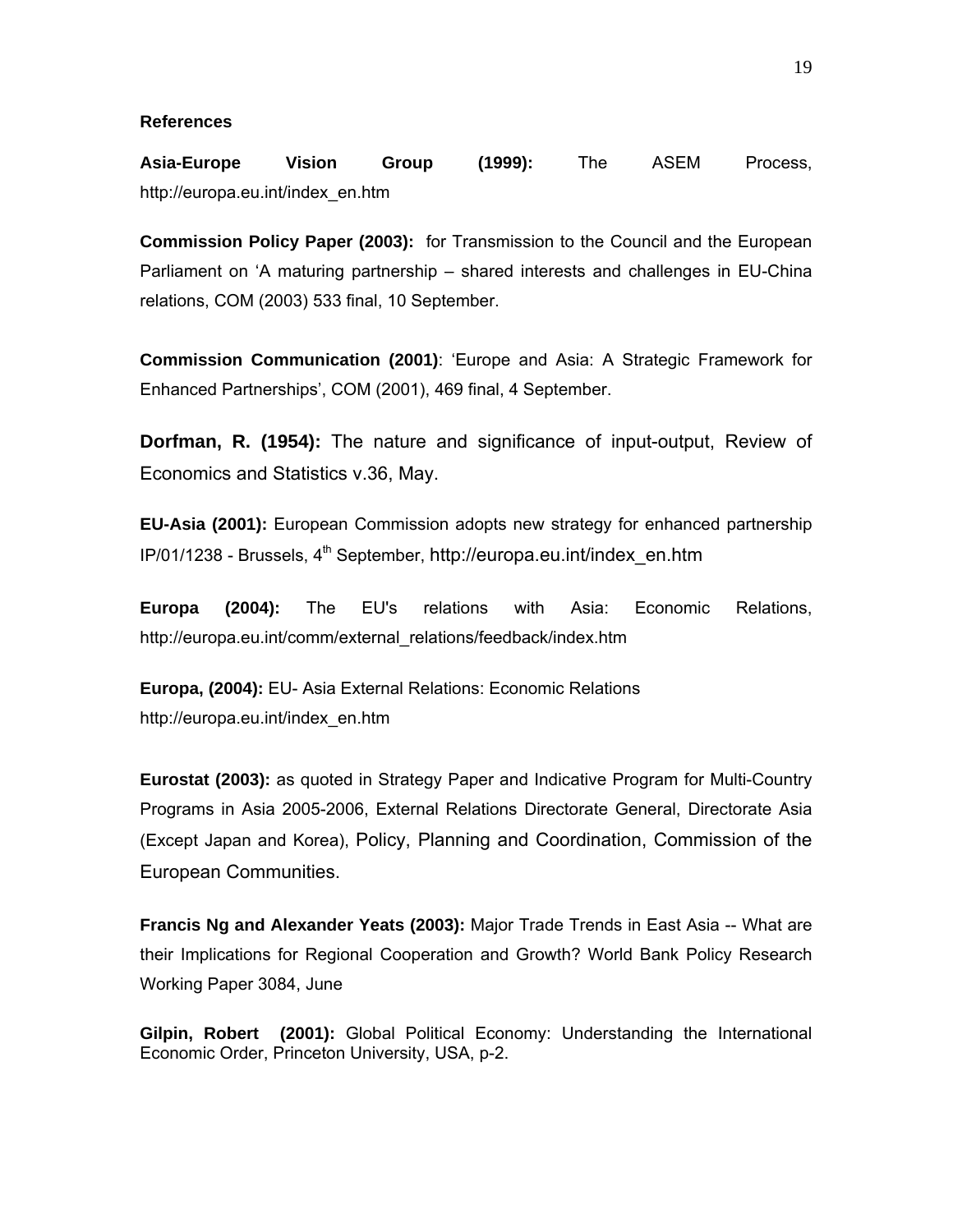**Maddison, Angu, (1995):** Monitoring the World Economy (Paris: Organization for Economic Cooperation and Development).

**Prado, E. (1981):** Estrutura tecnológica e desenvolvimento regional. Estudos Econômicos, v.10. São Paulo: IPE/USP as quoted in Young (……).

**Streeten, Paul (2001):** Integration, Interdependence, and Globalization Finance and Development (A Quarterly Journal of the IMF), June, Volume 38, Number 2, p-2.

**Streeten, Paul (1989):** International Cooperation, in Handbook of Development Economics, Vol. 2, ed. by Hollis Chenery and T. N. Srinivasan (Amsterdam: North Holland), pp. 1153-86.

**Wade, Robert (1996):** Globalization and Its Limits: Reports of the Death of the National Economy Are Greatly Exaggerated, in National Diversity and Global Capitalism, ed. by Suzanne Berger and Ronald Dore (Ithaca, New York; and London: Cornell University Press).

**Young, Carlos Eduardo Frickmann (…..):** International Trade and Industrial Emission in Brazil: An Input-Output Approach, Institute of Economics/ Federal University of Rio de Janeiro, Brazil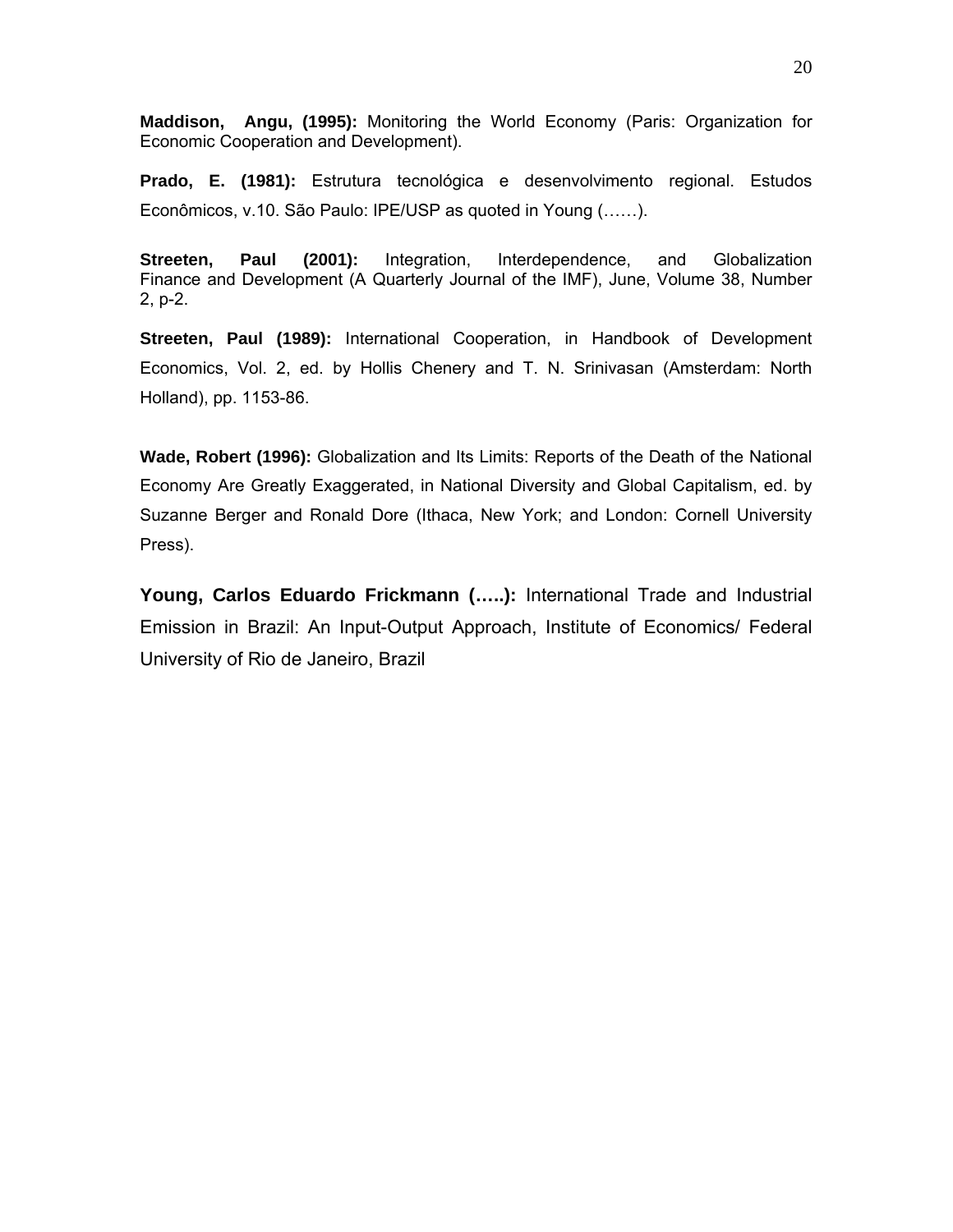### **Appendix-1**

### **Block wise Economic Data for Regional Comparison in 2001**

| Name of the Block          |                   |                      |             | <b>GDP Per Capita</b> |
|----------------------------|-------------------|----------------------|-------------|-----------------------|
|                            | Population in Mio | Area $(1000$ gkm $)$ | GDP Bn Euro | (Euro)                |
| A P E C                    | 2.528             | 62.695               | 23,436      | 9,271                 |
| <b>ASEAN</b>               | 539               | 4,480                | 656         | 1,217                 |
| <b>ASIA ASEM Countries</b> | 1.905             | 13,435               | 7,000       | 3,675                 |
| <b>SAARC</b>               | .322              | 4,491                | 711l        | 538                   |

Source: Summarized from EUROSTAT (COMEXT, CRONOS) IMF (DOTS) WEFA (WMM) DG TRADE A2/CG/SG/WB, Brussels, January 2003

### **APEC**:

Australia, Brunei, Canada, Chile, China, Hong Kong, Indonesia, Japan, South Korea, Malaysia, Mexico, New Zealand, Papoua New Guinea, Peru, Philippines, Russia, Singapore, Taiwan, Thailand, USA, Vietnam

#### **ASEAN** :

Brunei, Cambodia, Indonesia, Laos, Malaysia, Myanmar, Philippines, Singapore, Thailand, Vietnam

#### **SAARC**:

Pakistan, India, Bangladesh, Maldives, Sri Lanka, Nepal, Bhutan

#### **ASIA ASEM Countries**:

A description on this informal dialogue is provided in the introduction of this paper.

### Figure-1: Shows the Positions of Trading Blocks

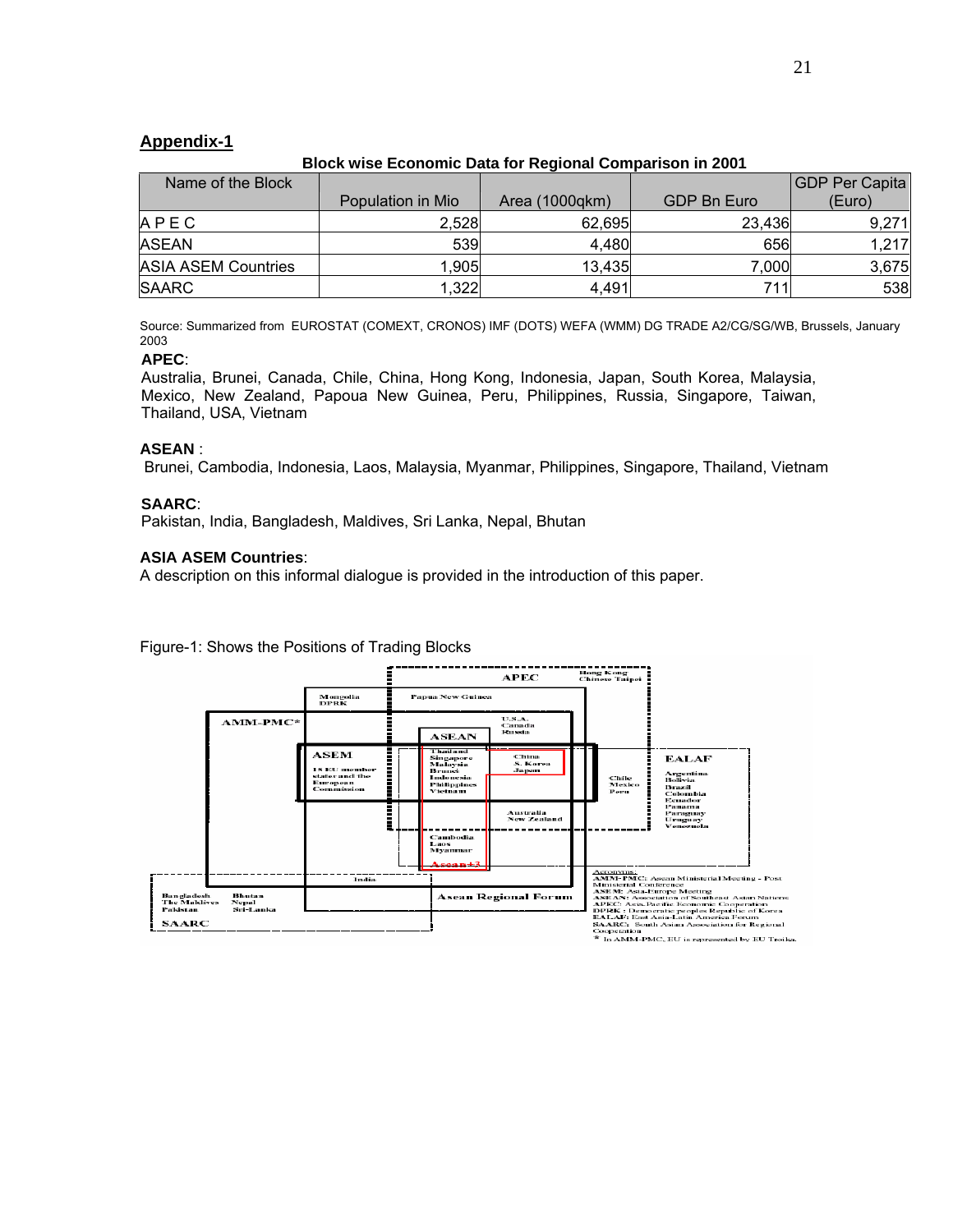# **Appendix-2**

|                                                                                            | Table-2: Regional Trade between EU and its major Asian Partners (Block wise) |               |       |      |       |       |  |  |  |  |  |  |  |
|--------------------------------------------------------------------------------------------|------------------------------------------------------------------------------|---------------|-------|------|-------|-------|--|--|--|--|--|--|--|
| ASEAN Mercendise Trade with the World and with EU 1980-2001 (in billion Euro)              |                                                                              |               |       |      |       |       |  |  |  |  |  |  |  |
|                                                                                            | <b>ASEAN WITH THE WORLD</b>                                                  | EU WITH ASEAN |       |      |       |       |  |  |  |  |  |  |  |
|                                                                                            | 1980                                                                         | 1990          | 2001  | 1980 | 1990  | 2001  |  |  |  |  |  |  |  |
| Ilmports                                                                                   | 45                                                                           | 122           | 364   | 8    | 19    | 61    |  |  |  |  |  |  |  |
| Exports                                                                                    | 50                                                                           | 110           | 421   |      | 18    | 39    |  |  |  |  |  |  |  |
| Balance                                                                                    | 5                                                                            | -11           | 57    | -1   | -1    | $-22$ |  |  |  |  |  |  |  |
| ASIA ASEM Countries Mercendise Trade with the World and with EU 1980-2001(in billion Euro) |                                                                              |               |       |      |       |       |  |  |  |  |  |  |  |
| EU WITH ASIA ASEM Countries<br>ASIA ASEM Countries with the World                          |                                                                              |               |       |      |       |       |  |  |  |  |  |  |  |
|                                                                                            | 1980                                                                         | 1990          | 2001  | 1980 | 1990  | 2001  |  |  |  |  |  |  |  |
| Imports                                                                                    | 174                                                                          | 398           | 1153  | 27   | 89    | 237   |  |  |  |  |  |  |  |
| Exports                                                                                    | 163                                                                          | 425           | 1354  | 14   | 53    | 132   |  |  |  |  |  |  |  |
| Balance                                                                                    | $-11$                                                                        | 27            | 201   | -13  | $-36$ | -105  |  |  |  |  |  |  |  |
| SAARC Mercendise Trade with the World and with EU 1980-2001(in billion Euro)               |                                                                              |               |       |      |       |       |  |  |  |  |  |  |  |
| <b>SAARC WITH THE WORLD</b><br><b>EU WITH SAARC</b>                                        |                                                                              |               |       |      |       |       |  |  |  |  |  |  |  |
|                                                                                            | 1980                                                                         | 1990          | 2001  | 1980 | 1990  | 2001  |  |  |  |  |  |  |  |
| Imports                                                                                    | 18                                                                           | 30            | 84    | 3    | 8     | 21    |  |  |  |  |  |  |  |
| Exports                                                                                    | 9                                                                            | 21            | 72    | 4    | 9     | 17    |  |  |  |  |  |  |  |
| Balance                                                                                    | -9                                                                           | -9            | $-12$ |      |       | -4    |  |  |  |  |  |  |  |
|                                                                                            |                                                                              |               |       |      |       |       |  |  |  |  |  |  |  |

Source: Summarized from EUROSTAT (COMEXT, CRONOS) IMF (DOTS) WEFA (WMM) DG TRADE A2/CG/SG/WB, Brussels, January 2003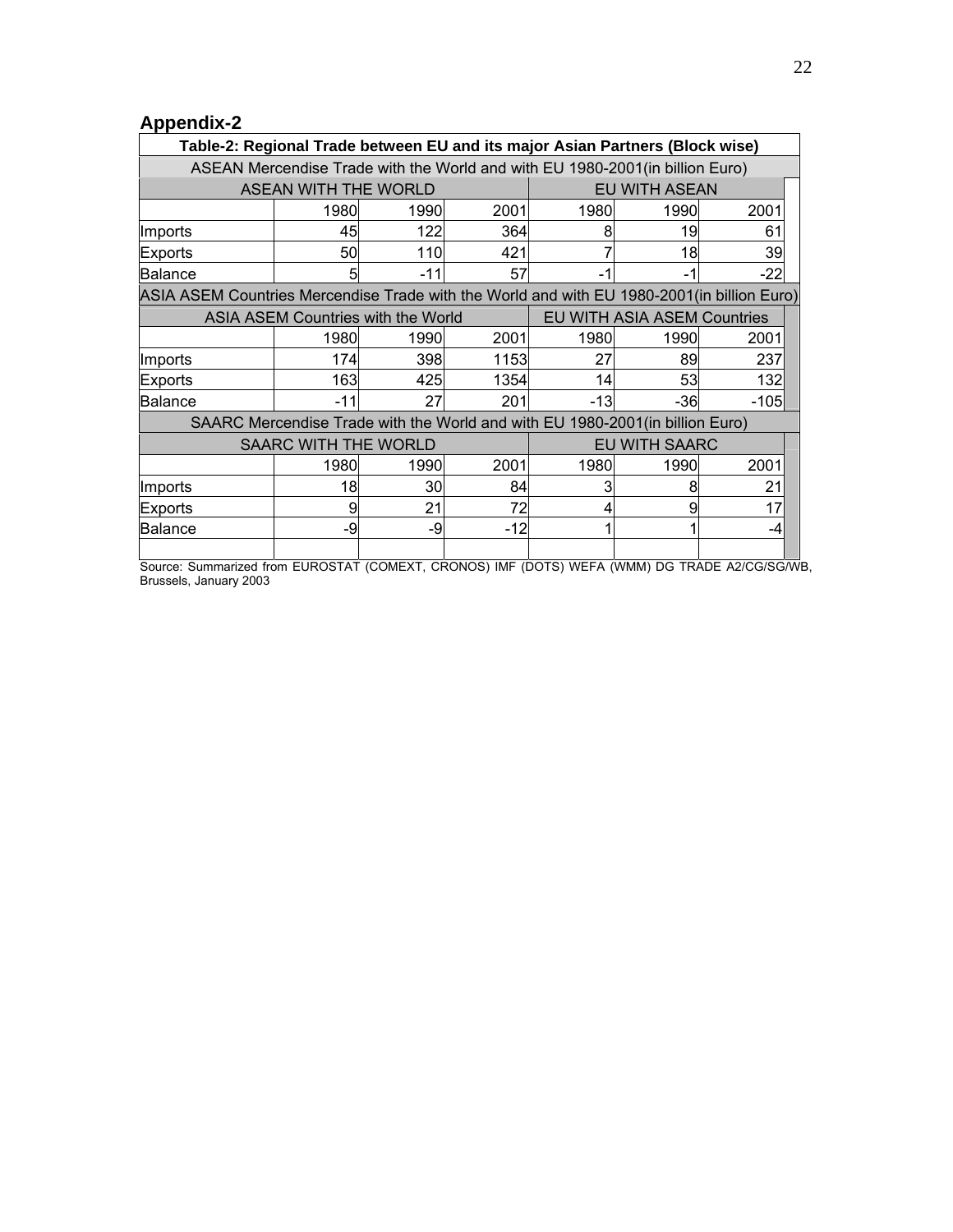#### **Appendix-3**

|                 | Respective Country and the World |        |        |       |        |        |          |                |         | <b>EU and Respective Country</b> |                  |       |                |       |                |         |          |          |
|-----------------|----------------------------------|--------|--------|-------|--------|--------|----------|----------------|---------|----------------------------------|------------------|-------|----------------|-------|----------------|---------|----------|----------|
|                 |                                  | Import |        |       | Export |        |          | <b>Balance</b> |         |                                  | Import<br>Export |       |                |       | <b>Balance</b> |         |          |          |
| Country         | 1980                             | 1990   | 2001   | 1980  | 1990   | 2001   | 1980     | 1990           | 2001    | 1980                             | 1990             | 2001  | 1980           | 1990  | 2001           | 1980    | 1990     | 2001     |
| Bangladesh      | 1.63                             | 2.87   | 9.66   | 0.56  | 1.31   | 6.39   | $-1.07$  | $-1.56$        | $-3.27$ | 0.16                             | 0.52             | 3.35  | 0.35           | 0.41  | 0.85           | 0.19    | $-0.11$  | $-2.5$   |
| <b>Brunei</b>   | 0.4                              | 3.2    | 1.5    | 3.2   | 1.7    | 3.7    | 2.8      | $-1.5$         | 2.2     | 0.1                              | 0.2              | 0.1   | 0.1            | 0.4   | 0.2            |         | 0.2      | 0.1      |
| Cambodia        |                                  |        | 1.54   |       |        | 0.14   |          | ŋ              | $-1.4$  |                                  |                  | 0.51  |                |       | 0.12           |         |          | $-0.39$  |
| China           | 13.7                             | 40.5   | 241.5  | 12.2  | 49     | 291.6  | $-1.5$   | 8.5            | 50.1    | 2.1                              | 10.4             | 81.3  | $\overline{2}$ | 5.8   | 34             | $-0.1$  | $-4.6$   | $-47.3$  |
| Hong Kong       | 14.86                            | 58.92  | 209.45 | 13.56 | 61.89  | 207.17 | $-1.3$   | 2.97           | $-2.28$ | 3.97                             | 8.28             | 10.27 | 2.24           | 6.96  | 21.53          | $-1.73$ | $-1.32$  | 11.26    |
| India           | 10.6                             | 18.51  | 56.87  | 5.96  | 13.89  | 49.32  | $-4.64$  | $-4.62$        | $-7.55$ | 1.91                             | 4.76             | 12.91 | 2.51           | 6.41  | 12.61          | 0.6     | 1.65     | $-0.3$   |
| ndonesia        | 7.5                              | 16.2   | 41.5   | 15.5  | 19.5   | 59.8   | 8        | 3.3            | 18.3    | 1.3                              |                  | 10.2  | 1.4            |       | 4.5            | 0.1     | $\Omega$ | $-5.7$   |
| Japan           | 99.76                            | 178.12 | 373.94 | 88.86 | 213.89 | 423.46 | $-10.9$  | 35.77          | 49.52   | 15.44                            | 53.01            | 76.31 | 5.24           | 24.27 | 44.92          | $-10.2$ | $-28.74$ | $-31.39$ |
| Myanmar         | 0.56                             | 0.52   | 2.78   | 0.26  | 0.32   | 3.05   | $-0.3$   | $-0.2$         | 0.27    | 0.04                             | 0.04             | 0.44  | 0.12           | 0.1   | 0.08           | 0.08    | 0.06     | $-0.36$  |
| Nepal           | 0.19                             | 0.46   | 1.76   | 0.08  | 0.17   | 0.74   | $-0.11$  | $-0.29$        | $-1.02$ | 0.02                             | 0.11             | 0.18  | 0.01           | 0.06  | 0.09           | $-0.01$ | $-0.05$  | $-0.09$  |
| Pakistan        | 3.8                              | 5.7    | 11.4   | 1.9   | 4.3    | 10.3   | $-1.9$   | $-1.4$         | $-1.1$  | 0.59                             | 1.55             | 2.83  |                | 1.53  | 2.02           | 0.41    | $-0.02$  | $-0.81$  |
| Philippines     | 5.8                              | 9.5    | 31.2   | 4.1   | 6.3    | 23.5   | $-1.7$   | $-3.2$         | $-7.7$  | 0.9                              | 1.3              | 7.3   | 0.7            | 1.3   | 3.2            | $-0.2$  | $\Omega$ | $-4.1$   |
| Singapore       | 16.8                             | 45.8   | 124    | 13.4  | 40     | 129    | $-3.4$   | $-5.8$         | 5       |                                  | 5                | 13    |                | 6.1   | 14.2           | O       | 1.1      | 1.2      |
| South Korea     | 15.33                            | 57.29  | 152.74 | 12    | 52.27  | 161.46 | $-3.33$  | $-5.02$        | 8.72    | 2.26                             | 7.34             | 21.6  | 1.04           | 6.52  | 15.59          | $-1.22$ | $-0.82$  | $-6.01$  |
| Sri Lanka       | 1.46                             | 2.07   | 7.25   | 0.75  | 1.49   | 5.92   | $-0.71$  | $-0.58$        | $-1.33$ | 0.24                             | 0.48             | 1.9   | 0.3            | 0.37  | 1.58           | 0.06    | $-0.11$  | $-0.32$  |
| Taiwan          |                                  |        |        |       |        |        | $\Omega$ | ŋ              | 0       | 2.24                             | 9.14             | 24.18 | 0.89           | 4.91  | 13.25          | $-1.35$ | $-4.23$  | $-10.93$ |
| Thailand        | 6.5                              | 24.9   | 66.4   | 4.6   | 17.9   | 70.6   | $-1.9$   | $-7$           | 4.2     | 1.3                              | 4.4              | 11.1  | 0.8            | 3.8   | 6.7            | $-0.5$  | $-0.6$   | $-4.4$   |
| <b>Viet Nam</b> |                                  | 2.2    | 16.4   |       | 2      | 14.7   |          | $-0.2$         | $-1.7$  |                                  | 0.1              | 4.4   |                | 0.1   | 1.8            |         | $-2.1$   | $-2.6$   |

Table-3: Shows the Trading Interdependence between EU and its Major Asian Trading Partners (amount in billion Euro) and Asian countries with the World.

**Source: Summarized from EUROSTAT (COMEXT, CRONOS) IMF (DOTS) WEFA (WMM) DG TRADE A2/CG/SG/WB, Brussels, January 2003**